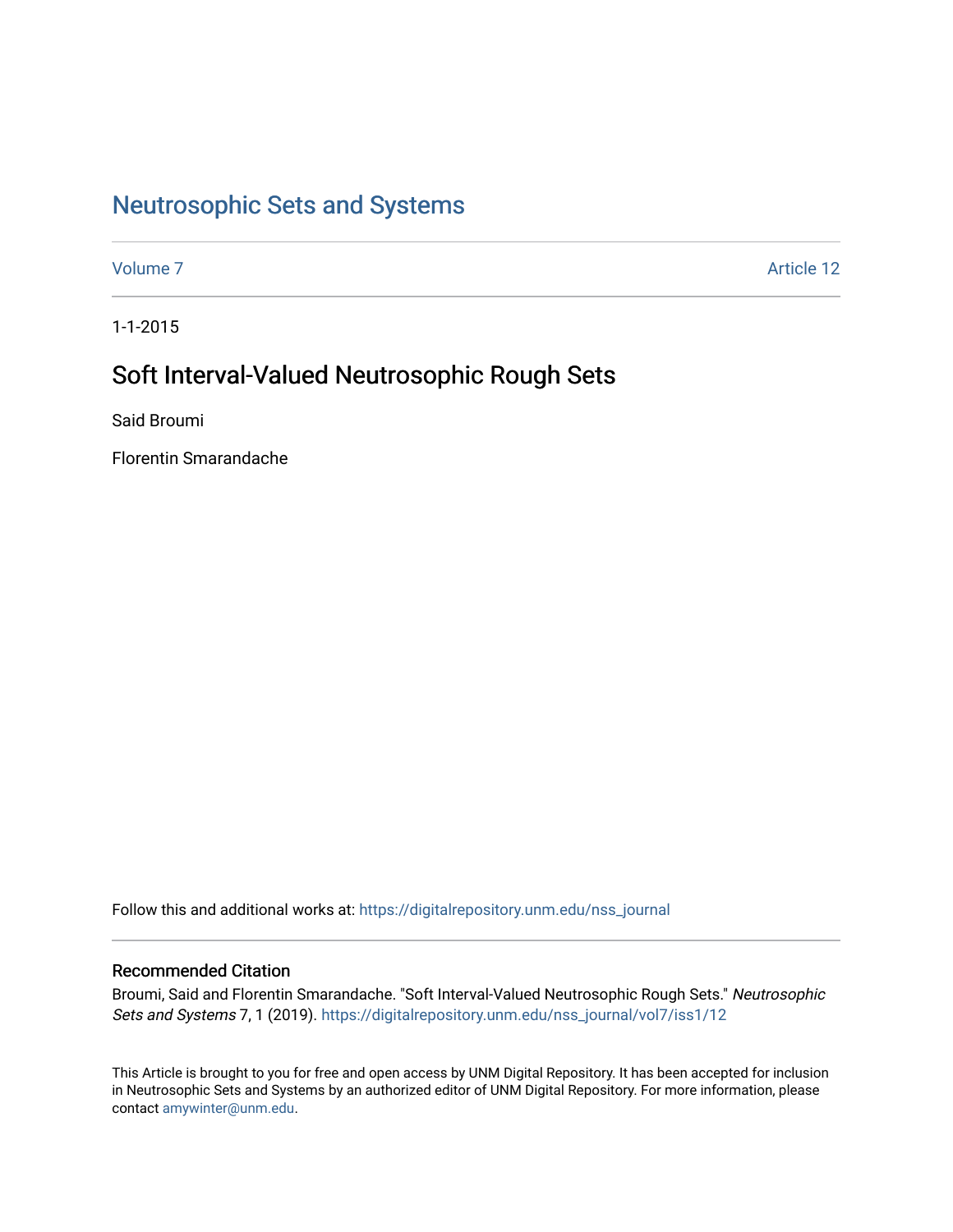

#### **Soft Interval –Valued Neutrosophic Rough Sets**

Said Broumi<sup>1</sup> and Flornetin Smarandache<sup>2</sup>

<sup>1</sup> Faculty of Lettres and Humanities, Hay El Baraka Ben M'sik Casablanca B.P. 7951, University of Hassan II -Casablanca, Morocco. E-mail: [broumisaid78@gmail.com](mailto:1broumisaid78@gmail.com)

<sup>2</sup>Department of Mathematics, University of New Mexico, 705 Gurley Avenue, Gallup, NM 87301, USA. E-mail: [fsmarandache@gmail.com](mailto:fsmarandache@gmail.com)

**Abstract:** In this paper, we first defined soft intervalvalued neutrosophic rough sets(SIVN- rough sets for short) which combines interval valued neutrosophic soft set and rough sets and studied some of its basic properties. This concept is an extension of soft interval valued intuitionistic fuzzy rough sets( SIVIF- rough sets). Finally an illustartive example is given to verfy the developped algorithm and to demonstrate its practicality and effectiveness.

**Keywords:** Interval valued neutrosophic soft sets, rough set, soft Interval valued neutrosophic rough sets

#### **1. Introduction**

In 1999, Florentin Smarandache introduced the concept of neutrosophic set (NS) [13] which is a mathematical tool for handling problems involving imprecise, indeterminacy and inconsistent data. The concept of neutrosophic set is the generalization of the classical sets, conventional fuzzy set [27], intuitionistic fuzzy set [24] and interval valued fuzzy set [45] and so on. A neutrosophic sets is defined on universe U.  $x=x(T, I, F) \in A$  with T, I and F being the real standard or non –standard subset of  $] 0^-, 1^+]$ , T is the degree of truth membership of A, I is the degree of indeterminacy membership of A and F is the degree of falsity membership of A. In the neutrosophic set, indeterminacy is quantified explicitly and truthmembership, indeterminacy membership and false – membership are independent.

Recently, works on the neutrosophic set theory is progressing rapidly. M. Bhowmik and M. Pal [28, 29] defined the concept "intuitionistic neutrosophic set". Later on A. A. Salam and S. A.Alblowi [1] introduced another concept called "generalized neutrosophic set". Wang et al [18] proposed another extension of neutrosophic set called "single valued neutrosophic sets". Also, H.Wang et al. [17] introduced the notion of interval valued neutrosophic sets (IVNSs) which is an instance of neutrosophic set. The IVNSs is characterized by an interval membership degree,interval indeterminacy degree and interval nonmembership degree. K.Geogiev [25] explored some properties of the neutrosophic logic and proposed a general simplification of the neutrosophic sets into a subclass of theirs, comprising of elements of  $R^3$ . Ye [20, 21] defined similarity measures between interval neutrosophic sets and their multicriteria decision-making method. P. Majumdar and S.K. Samant [34] proposed some types [of similarity](http://iospress.metapress.com/content/8342372573j42764/)  [and entropy of neutrosophic sets.](http://iospress.metapress.com/content/8342372573j42764/) S.Broumi and F. Smarandache [38,39,40] proposed several similarity measures of neutrosophic sets. P. Chi and L. Peid [33] extended TOPSIS to interval neutrosophic sets.

In 1999, Molodtsov [8 ]initiated the concept of soft set theory as proposed a new mathematical for dealing with uncertainties. In soft set theory, the problem of setting the membership function does not arise, which makes the theory easily applied to many different fields including game theory, operations research, Riemmann integration, Perron integration. Recently, I. Deli [10] combined the concept of soft set and interval valued neutrosophic sets together by introducing anew concept called " interval valued neutrosophic soft sets" and gave an application of interval valued neutrosophic soft sets in decision making. This concept generalizes the concept of the soft sets, fuzzy soft sets [35], intuitionistic fuzzy soft sets [36], interval valued intuitionistic fuzzy soft sets [22], the concept of neutrosophic soft sets [37] and intuitionistic neutrosophic soft sets [41].

The concept of rough set was originally proposed by Pawlak [50] as a formal tool for modeling and processing incomplete information in information systems. Rough set theory has been conceived as a tool to conceptualize, organize and analyze various types of data, in particular, to deal with inexact, uncertain or vague knowledge in applications related to artificial intelligence technique. Therefore, many models have been built upon different aspect, i.e, universe, relations, object, operators by many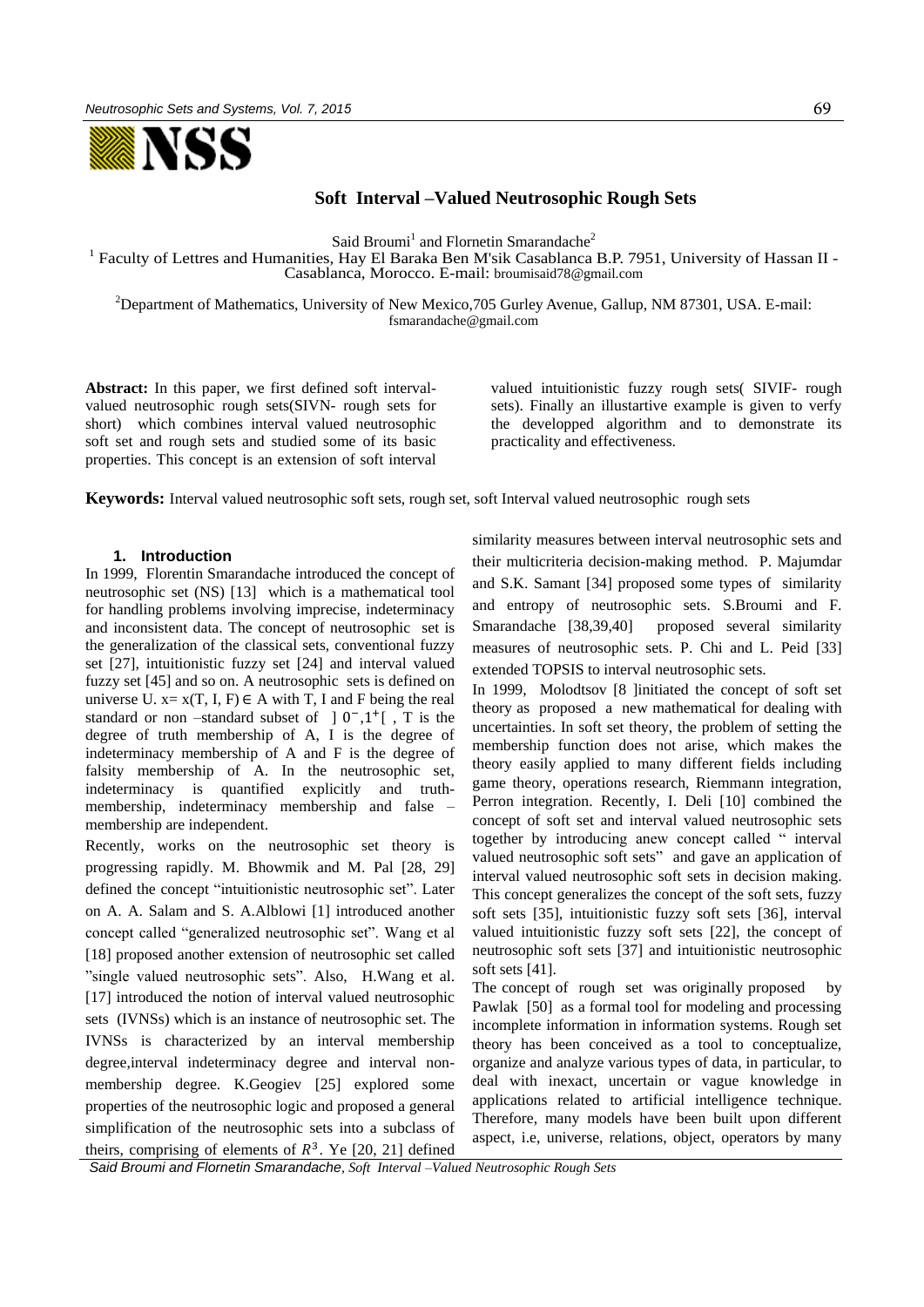scholars [6, 9, 23, 48, 49, 51] such as rough fuzzy sets, fuzzy rough sets, generalized fuzzy rough, rough intuitionistic fuzzy set, intuitionistic fuzzy rough sets [26]. The rough sets has been successfully applied in many fields such as attribute reduction [19, 30, 31, 46], feature selection [11, 18, 44], rule extraction [5, 7, 12, 47] and so on. The rough sets theory approximates any subset of objects of the universe by two sets, called the lower and upper approximations. The lower approximation of a given set is the union of all the equivalence classes which are subsets of the set, and the upper approximation is the union of all the equivalence classes which have a non empty intersection with the set.

Moreover, many new rough set models have also been established by combining the Pawlak rough set with other uncertainty theories such as soft set theory. Feng et al [14] provided a framework to combine fuzzy sets, rough sets, and soft sets all together, which gives rise to several interesting new concepts such as rough soft sets, soft rough sets, and soft rough fuzzy sets. The combination of hybrid structures of soft sets and rough sets models was also discussed by some researchers [15,32,43]. Later on, J. Zhang, L. Shu, and S. Liao [22] proposed the notions of soft rough intuitionistic fuzzy sets and intuitionistic fuzzy soft rough sets, which can be seen as two new generalized soft rough set models, and investigated some properties of soft rough intuitionistic fuzzy sets and intuitionistic fuzzy soft rough sets in detail. A.Mukherjee and A. Saha [3] proposed the concept of interval valued intuitionistic fuzzy soft rough sets. Also A. Saha and A. Mukherjee [4] introduced the concept of Soft interval valued intuitionistic fuzzy rough sets.

More recently, S.Broumi et al. [42] combined neutrosophic sets with rough sets in a new hybrid mathematical structure called "rough neutrosophic sets" handling incomplete and indeterminate information . The concept of rough neutrosophic sets generalizes rough fuzzy sets and rough intuitionistic fuzzy sets. Based on the equivalence relation on the universe of discourse, A. Mukherjee et al. [3] introduced soft lower and upper approximation of interval valued intuitionistic fuzzy set in Pawlak's approximation space. Motivated by the idea of soft interval valued intuitionistic fuzzy rough sets introduced in [4], we extend the soft interval intuitionistic fuzzy rough to the case of an interval valued neutrosophic set. The concept of soft interval valued neutrosophic rough set is introduced by coupling both the interval valued neutrosophic soft sets and rough sets.

The paper is structured as follows. In Section 2, we first recall the necessary background on soft sets, interval neutrosophic sets, interval neutrosophic soft sets, rough set, rough neutrosophic sets and soft interval valued intuitionistic fuzzy rough sets. Section 3 presents the concept of soft interval neutrosophic rough sets and examines their respective properties. Section 4 presents a multiciteria group decision making scheme under soft interval –valued neutrosophic rough sets. Section 5 presents an application of multiciteria group decision making scheme regarding the candidate selection problem . Finally we concludes the paper.

#### **2. Preliminaries**

Throughout this paper, let U be a universal set and E be the set of all possible parameters under consideration with respect to U, usually, parameters are attributes, characteristics, or properties of objects in U. We now recall some basic notions of soft sets, interval neutrosophic setsinterval neutrosophic soft set, rough set, rough neutrosophic sets and soft interval valued intuitionistic fuzzy rough sets. For more details the reader may refer to [4, 8, 10, 13, 17, 50, 42].

**Definition 2.1 [13 ] :** Let U be an universe of discourse then the neutrosophic set A is an object having the form A  $= \{ \langle x : \mu_A(x), \nu_A(x), \omega_A(x) \rangle, x \in U \}$ , where the functions  $\mu_A(x)$ ,  $\nu_A(x)$ ,  $\omega_A(x)$  : U→]<sup>-</sup>0,1<sup>+</sup>[ define respectively the degree of membership , the degree of indeterminacy, and the degree of non-membership of the element  $x \in X$  to the set A with the condition.

 $-0 \leq$ sup  $\mu_A(x)$ + supv $_A(x)$ + sup $\omega_A(x)$  $\leq$  3<sup>+</sup>. (1)

From philosophical point of view, the neutrosophic set takes the value from real standard or non-standard subsets of ]<sup>-</sup>0,1<sup>+</sup>[. So instead of ]<sup>-</sup>0,1<sup>+</sup>[ we need to take the interval [0,1] for technical applications, because ]<sup>-</sup>0,1<sup>+</sup>[ will be difficult to apply in the real applications such as in scientific and engineering problems.

#### **Definition 2.3 [13]**

Let X be a space of points (objects) with generic elements in X denoted by x. An interval valued neutrosophic set (for short IVNS) A in X is characterized by truth-membership function  $\mu_A(x)$ , indeterminacy-membership function  $\nu_A(x)$ and falsity-membership function  $\omega_A(x)$ . For each point x in X, we have that  $\mu_A(x)$ ,  $\nu_A(x)$ ,  $\omega_A(x) \in \text{int}([0,1])$ .

For two IVNS,  $A_{IVNS} = \{ \langle x \rangle, \mu_A^L(x), \mu_A^U(x) \}$ ,  $[v_{A}^{L}(x), v_{A}^{U}(x)]$ ,  $[\omega_{A}^{L}(x), \omega_{A}^{U}(x)] > | x \in X$  } (2) And  $B_{\text{IVNS}} = \{ \langle x , \rangle \}$  $L_B^L(x)$ ,  $\mu_B^U$  $\mu_{\rm B}^{\rm U}(\rm x)$ ]  $[v_B^L(x), v_B^U(x)]$ ,  $[\omega_B^L(x), \omega_B^U(x)] > | x \in X$  } the two relations

are defined as follows:  $(1)A_{IVNS} \subseteq B_{IVNS}$  if and only if  $\mu_A^L(x) \le \mu_B^L(x)$ ,  $\mu_A^U(x) \le$  $\mu_B^U(x)$ ,  $\nu_A^L(x) \ge \nu_B^L(x)$ ,  $\omega_A^U(x) \ge \omega_B^U(x)$ ,  $\omega_A^L(x) \ge \omega_B^L(x)$  $,\omega_A^U(x) \ge \omega_B^U(x)$ .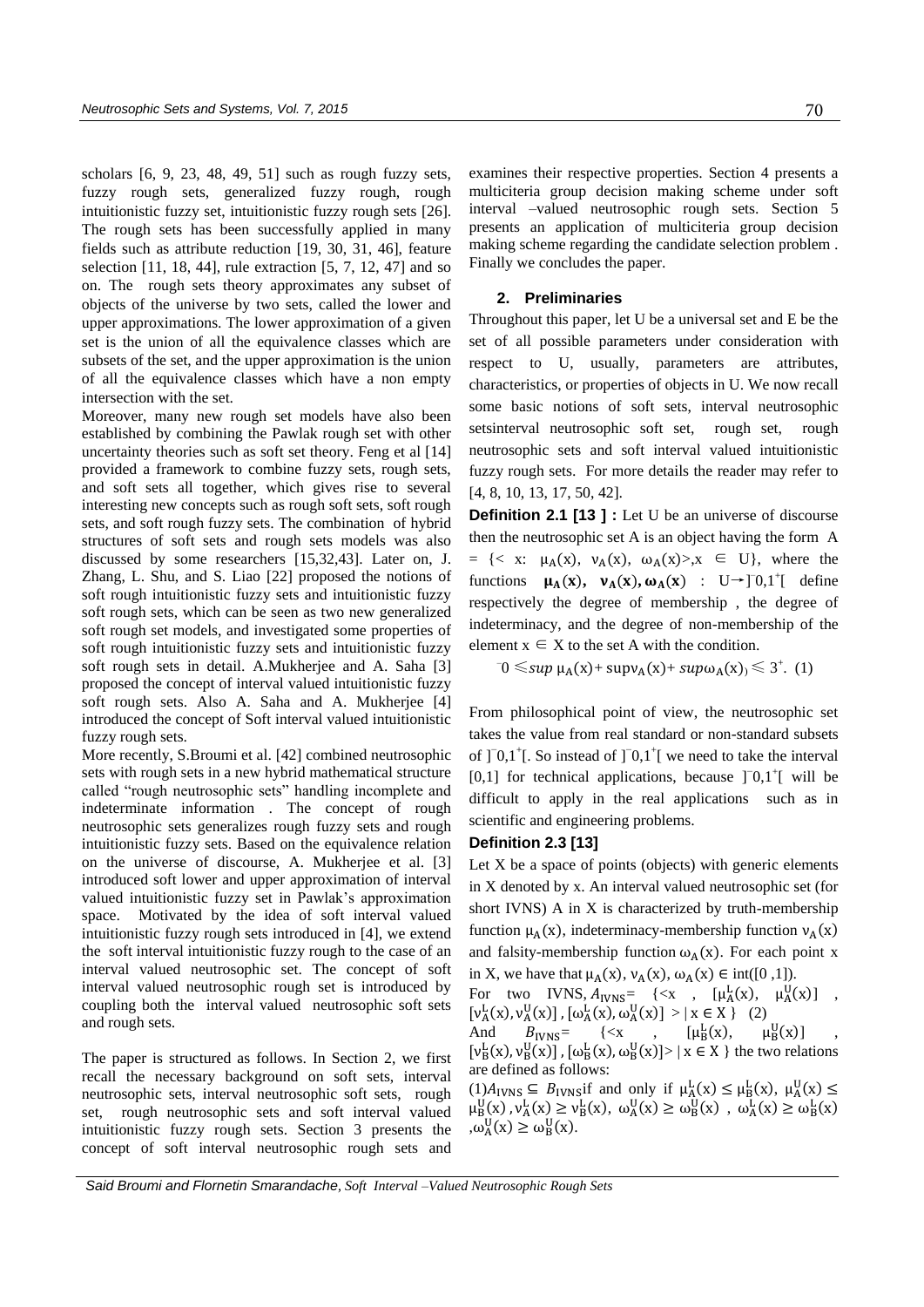(2) $A_{IVNS} = B_{IVNS}$  if and only if,  $\mu_A(x) = \mu_B(x)$ ,  $\nu_A(x)$  $=v_B(x)$ ,  $\omega_A(x) = \omega_B(x)$  for any  $x \in X$ 

The complement of  $A_{IVNS}$  is denoted by  $A_{IVNS}^o$  and is defined by

 $A_{IVNS}^{0}$ ={ <x, [ $\omega_{A}^{L}(x), \omega_{A}^{U}(x)$ ], [1 -  $\nu_{A}^{U}(x), 1 - \nu_{A}^{L}(x)$ ],  $[\mu_A^L(x), \mu_A^U(x)] \mid x \in X$  }

 $A \cap B = \{ \langle x, [min(\mu_A^L(x), \mu_B^L(x)), min(\mu_A^U(x), \mu_B^U(x))],$  $[\max(v_A^L(x), v_B^L(x))$ max( $v_A^U(x), v_B^U(x)$ ], [max( $\omega_A^L(x), \omega_B^L(x)$ ),  $max(\omega_A^U(x), \omega_B^U(x))] >: x \in X$ 

A∪B ={ <x, [max( $\mu_A^L(x), \mu_B^L(x)$ ), max( $\mu_A^U(x), \mu_B^U(x)$ )],  $[\min(\mathsf{v}_A^L(\mathsf{x}), \mathsf{v}_B^L(\mathsf{x})), \min(\mathsf{v}_A^U(\mathsf{x}), \mathsf{v}_B^U(\mathsf{x})], [\min(\omega_A^L(\mathsf{x}), \omega_B^L(\mathsf{x})),$  $\min(\omega_A^U(x), \omega_B^U(x))] >: x \in X$ 

As an illustration, let us consider the following example.

**Example 2.4.**Assume that the universe of discourse  $U = \{x_1,$  $x_2$ ,  $x_3$ }, where  $x_1$  characterizes the capability,  $x_2$ characterizes the trustworthiness and  $x<sub>3</sub>$  indicates the prices of the objects. It may be further assumed that the values of  $x_1$ ,  $x_2$  and  $x_3$  are in [0, 1] and they are obtained from some questionnaires of some experts. The experts may impose their opinion in three components viz. the degree of goodness, the degree of indeterminacy and that of poorness to explain the characteristics of the objects. Suppose A is an interval valued neutrosophic set (IVNS) of U, such that,  $A = \{< x_1, [0.3 \ 0.4], [0.5 \ 0.6], [0.4 \ 0.5] > \langle x_2, \cdot, [0.1 \ \cdot \cdot \cdot] \}$ 0.2], [0.3 0.4], [0.6 0.7] >, < x<sub>3</sub>, [0.2 0.4], [0.4 0.5], [0.4  $0.6$ ] > }, where the degree of goodness of capability is [0.3, 0.4], degree of indeterminacy of capability is [0.5, 0.6] and degree of falsity of capability is [0.4, 0.5] etc.

#### **Definition 2.5 . [8]**

Let U be an initial universe set and E be a set of parameters. Let P(U) denote the power set of U. Consider a nonempty set A,  $A \subseteq E$ . A pair  $(K, A)$  is called a soft set over U, where K is a mapping given by  $K : A \rightarrow P(U)$ .

As an illustration, let us consider the following example.

**Example 2.6** .Suppose that U is the set of houses under consideration, say  $U = \{h_1, h_2, \ldots, h_5\}$ . Let E be the set of some attributes of such houses, say  $E = \{e_1, e_2, \ldots, e_8\},\$ where  $e_1, e_2, \ldots, e_8$  stand for the attributes "beautiful", "costly", "in the green surroundings", "moderate", respectively.

In this case, to define a soft set means to point out

expensive houses, beautiful houses, and so on. For example, the soft set (K, A) that describes the "attractiveness of the houses" in the opinion of a buyer, say Thomas, may be defined like this:

 $A = \{e_1, e_2, e_3, e_4, e_5\};$ 

 $K(e_1) = \{h_2, h_3, h_5\}, K(e_2) = \{h_2, h_4\}, K(e_3) = \{h_1\}, K(e_4) =$ U,  $K(e_5) = \{h_3, h_5\}.$ 

#### **Definition 2.7. [10]**

Let U be an initial universe set and  $A \subseteq E$  be a set of parameters. Let IVNS (U) denote the set of all interval valued neutrosophic subsets of U. The collection (K, A) is termed to be the soft interval neutrosophic set over U, where F is a mapping given by K:  $A \rightarrow IVNS(U)$ .

The interval valued neutrosophic soft set defined over an universe is denoted by IVNSS.

Here,

- 1. Y is an ivn-soft subset of Ψ, denoted by  $\Upsilon \subseteq \Psi$ , if  $K(e) \subseteq L(e)$  for all e $\in E$ .
- 2. Y is an ivn-soft equals to Ψ, denoted by  $Y = \Psi$ , if  $K(e)=L(e)$  for all e $\in E$ .
- 3. The complement of Y is denoted by  $\Upsilon^c$ , and is defined by  $\Upsilon^c = \{(x, K^o(x)) : x \in E\}$
- 4. The union of  $\Upsilon$  and  $\Psi$  is denoted by  $\Upsilon \cup \Psi$ , if  $K(e) \cup L(e)$  for all e $\in E$ .
- 5. The intersection of Υand Ψ is denoted by Υ ∩" Ψ,if K(e) ∪ L(e) for all e∈E.

#### **Example 2.8 :**

Let U be the set of houses under consideration and E is the set of parameters (or qualities). Each parameter is an interval neutrosophic word or sentence involving interval neutrosophic words. Consider  $E = \{$  beautiful, costly, moderate, expensive }. In this case, to define an interval neutrosophic soft set means to point out beautiful houses, costly houses, and so on. Suppose that, there are four houses in the universe U given by,  $U = \{h_1, h_2, h_3, h_4\}$  and the set of parameters  $A = \{e_1, e_2, e_3\}$ , where each  $e_i$  is a specific criterion for houses:

 $e_1$  stands for 'beautiful',

 $e<sub>2</sub>$  stands for 'costly',

e<sub>3</sub> stands for 'moderate',

Suppose that,

K(beautiful)= $\{< h_1$ , [0.5, 0.6], [0.6, 0.7], [0.3, 0.4]>,<

 $h_2$ , [0.4, 0.5], [0.7, 0.8], [0.2, 0.3] >, < h<sub>3</sub>, [0.6, 0.7], [0.2

,0.3],[0.3, 0.5] >,< h4,[0.7 ,0.8],[0.3, 0.4],[0.2, 0.4] >}

 $K(costly)=\{< h_1, [0.3, 0.6], [0.2, 0.7], [0.1, 0.4]>, < h_2, [0.3, 0.6], [0.3, 0.6], [0.2, 0.7], [0.1, 0.4]\}$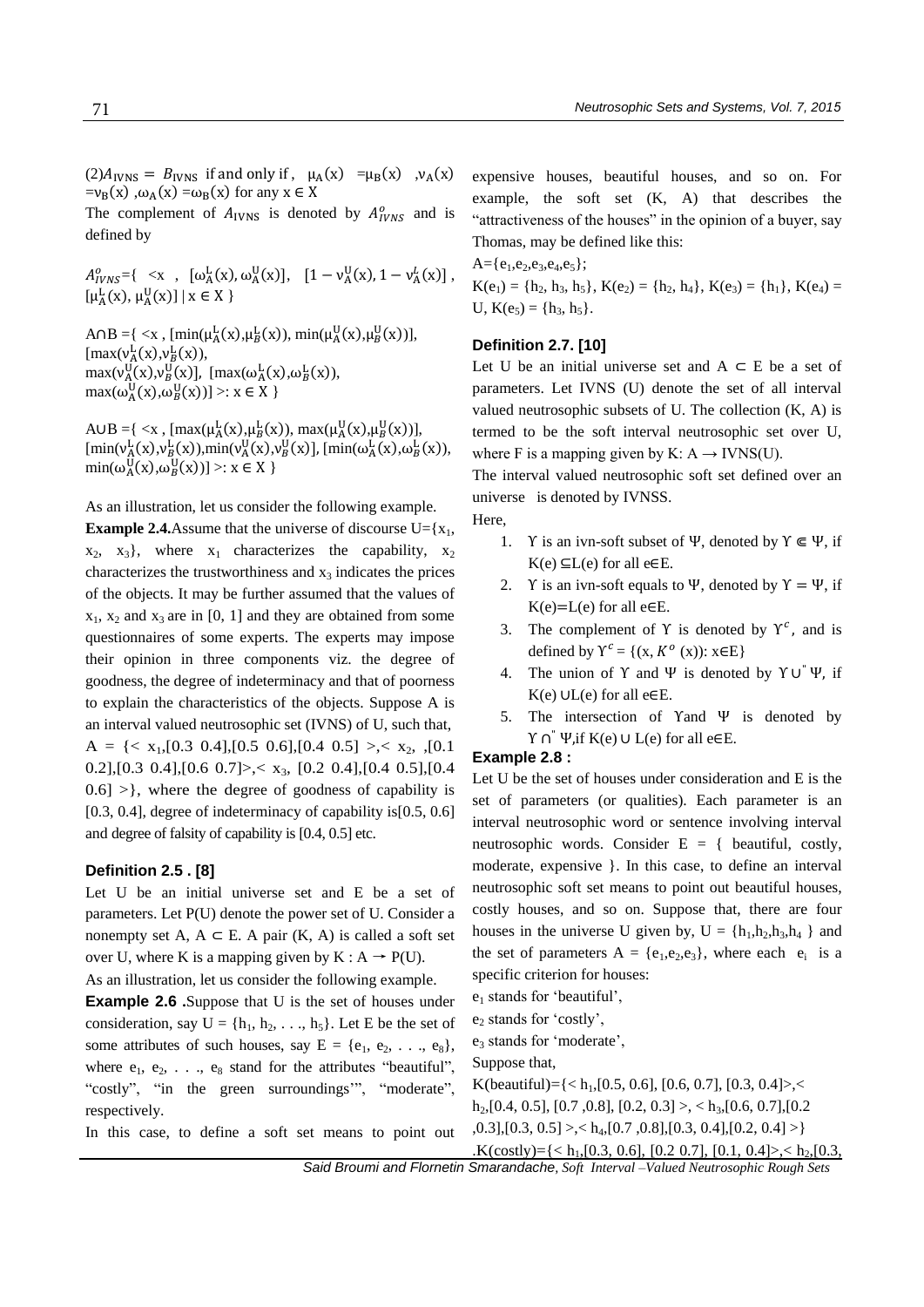0.5], [0.6, 0.8], [0.2, 0.6] >, < h<sub>3</sub>, [0.3, 0.7], [0.1, 0.3], [0.3, 0.3]  $0.6$ ] >,< h<sub>4</sub>,[0.6, 0.8],[0.2, 0.4],[0.2, 0.5 >} K(moderate)={< h<sub>1</sub>,[0.5, 0.8], [0.4, 0.7], [0.3, 0.6}>,< h<sub>2</sub>,[0.3, 0.5], [0.7, 0.9], [0.2, 0.4] >, < h<sub>3</sub>,[0.1, 0.7],[0.3  $, 0.3$ ], [0.3, 0.6] >, < h<sub>4</sub>, [0.3, 0.8], [0.2, 0.4], [0.3, 0.6] > }.

#### **Defintion.2.9 [50**]

Let R be an equivalence relation on the universal set U. Then the pair (U, R) is called a Pawlak approximation space. An equivalence class of R containing x will be denoted by  $[x]_R$ . Now for  $X \subseteq U$ , the lower and upper approximation of  $X$  with respect to  $(U, R)$  are denoted by respectively  $R_*X$  and  $\mathbb{R}^*X$  and are defined by

 $R_*X=[x \in U: [x]_R \subseteq X],$ 

 $R^*X={ x \in U: [x]_R \cap X \neq \emptyset }.$ 

Now if  $R_*X = R^*X$ , then X is called definable; otherwise X is called a rough set.

#### **Definition 2.10 [42]**

Let U be a non-null set and R be an equivalence relation on U. Let F be neutrosophic set in U with the membership function  $\mu_F$ , indeterminacy function  $v_F$  and nonmembership function  $\omega_F$ . Then, the lower and upper rough approximations of  $F$  in  $(U, R)$  are denoted by  $R$   $(F)$  and R(F) and respectively defined as follows:

 $R(F) = \{ \langle x, \mu_{\overline{R}(F)}(x), \nu_{\overline{R}(F)}(x), \omega_{\overline{R}(F)}(x) \rangle \mid x \in U \},$  $\underline{R}(\mathrm{F}) = \{ \langle x, \mu_{R(\mathrm{F})}(x), v_{R(\mathrm{F})}(x), \omega_{R(\mathrm{F})}(x) \rangle \mid x \in \mathrm{U} \},$ Where:

 $\mu_{\overline{R}(F)}(x) = V_{y \in [x]_R} \mu_F(y), \quad v_{\overline{R}(F)}(x) = \Lambda_{y \in [x]_R} v_F(y)$  $\omega_{\overline{R}(F)} = \bigwedge_{y \in [x]_R} \omega_F(y),$  $\mu_{R(F)}$  (x)= $\Lambda_{\gamma \in [x]_R}$   $\mu_F(y)$ ,  $v_{R(F)}$  (x)= $V_{\gamma \in [x]_R} v_F(y)$ 

$$
,\omega_{R(F)}=V_{y\in[x]_R}\omega_F(y),
$$

It is easy to observe that  $\overline{R}(F)$  and  $R(F)$  are two neutrosophic sets in U, thus NS mapping

R,  $R$  :R(U)  $\rightarrow$  R(U) are, respectively, referred to as the upper and lower rough NS approximation operators, and the pair  $(R(F), \overline{R}(F))$  is called the rough neutrosophic set.

**Definition 2.11[4] .** Let us consider an interval-valued intuitionstic fuzzy set  $\sigma$  defined by

 $\sigma = \{x, \mu_{\sigma}(x), \nu_{\sigma}(x): x \in U\}$  where  $\mu_{\sigma}(x), \nu_{\sigma}(x) \in \mathbb{R}$ ([0, 1]) for each  $x \in U$  and

$$
0 \le \mu_{\sigma}(x) + \nu_{\sigma}(x) \le 1
$$

Now Let  $\Theta = (f, A)$  be an interval-valued intuitionstic fuzzy soft set over U and the pair  $SIVIF=(U, \Theta)$  be the soft interval-valued intuitionistic fuzzy approximation space.

Let  $f:A \rightarrow$  IVIFS<sup>U</sup> be defined  $f(a) = \{ x, \mu_{f(a)}(x),$  $v_{f(a)}(x)$ :  $x \in U$  } for each  $a \in A$ . Then, the lower and upper soft interval-valued intuitionistic fuzzy rough approximations of σ with respect to SIVIF are denoted by  $\downarrow$  Apr<sub>SIVIF</sub>( $\sigma$ ) and  $\uparrow$  Apr<sub>SIVIF</sub>( $\sigma$ ) respectively, which are interval valued intuitionistic fuzzy sets in U given by:

 $\downarrow$  Apr<sub>SIVIF</sub>( $\sigma$ ) ={< **x**,  $\left[\right.\Lambda_{a\in A}(\inf\mu_{f(a)}(x)\wedge\inf\mu_{\sigma}(x)),\; \Lambda_{a\in A}(\sup\mu_{f(a)}(x)\wedge$  $\sup \mu_{\sigma}(x)$ ],  $[\Lambda_{a \in A} (\inf v_{f(a)}(x) \vee \inf v_{\sigma}(x)),$  $\Lambda_{a \in A}(\sup v_{f(a)}(x) \vee \sup v_{\sigma}(x)] >: x \in U$ 

 $\uparrow$  Apr<sub>SIVIF</sub>( $\sigma$ ) ={< **x**, [ $\Lambda_{a \in A}$ (inf $\mu_{f(a)}(x)$   $\vee$  inf $\mu_{\sigma}(x)$ ),  $\Lambda_{a \in A}$  (sup  $\mu_{f(a)}(x)$   $\vee$  sup  $\mu_{\sigma}(x)$ ],  $\Lambda_{a \in A}$  (inf  $v_{f(a)}(x)$   $\wedge$  $\inf v_{\sigma}(x)$ ,  $\Lambda_{a \in A} (\sup v_{f(a)}(x) \land \sup v_{\sigma}(x)) >: x \in U$ The operators  $\downarrow$  Apr<sub>SIVIF</sub>( $\sigma$ ) and  $\uparrow$  Apr<sub>SIVIF</sub>( $\sigma$ ) are called the lower and upper soft interval-valued intuitionistic fuzzy rough approximation operators on interval valued intuitionistic fuzzy sets. If  $\downarrow$  Apr<sub>SIVIF</sub>( $\sigma$ ) =  $\uparrow$  Apr<sub>SIVIF</sub>( $\sigma$ ), then  $\sigma$  is said to be soft interval valued intuitionistic fuzzy definable; otherwise is called a soft interval valued intuitionistic fuzzy rough set.

**Example 3.3** . Let  $U = \{x, y\}$  and  $A = \{a, b\}$ . Let  $(f, A)$  be an interval –valued intuitionstic fuzzy soft set over U where  $f: A \rightarrow IVIFS^U$  be defined

 $f(a) = \{ \langle x, [0.2, 0.5], [0.3, 0.4] \rangle, \langle y, [0.6, 0.7], [0.1, 0.2] \rangle \}$ >}

 $f(b)= \{ \langle x, [0.1, 0.3], [0.4, 0.5 \rangle, \langle y, [0.5, 0.8], [0.1, 0.2] \rangle \}$ Let  $\sigma = \{ \langle x, [0.3, 0.4], [0.3, 0.4] \rangle, \langle y, [0.2, 0.4], [0.4, 0.5] \rangle \}$ >}. Then

 $\downarrow$  Apr<sub>SIVIF</sub>( $\sigma$ )= { < $x$ ,[0.1, 0.3],[0.3, 0.4] >, < $y$ ,[0.2,  $0.4$ ],  $[0.4, 0.5]$  >}

 $\uparrow$  Apr<sub>SIVIF</sub>( $\sigma$ ) = { < $x$ ,[0.3, 0.4],[0.3, 0.4] >, < $y$ ,[0.5, 0.7], [0.1, 0.2] > }. Then  $\sigma$  is a soft interval-valued intuitionstic fuzzy rough set.

#### **3. Soft Interval Neutrosophic Rough Set.**

,

A. Saha and A. Mukherjee [4] used the interval valued intuitioinstic fuzzy soft set to granulate the universe of discourse and obtained a mathematical model called soft interval –valued intuitionistic fuzzy rough set. Because the soft interval –valued intuitionistic fuzzy rough set cannot deal with indeterminate and inconsistent data, in this section, we attempt to develop an new concept called soft interval –valued neutrosophic rough sets.

**Definition 3.1.** Let us consider an interval-valued neutrosophic set  $\sigma$  defined by

 $\sigma = \{x, \mu_{\sigma}(x), \nu_{\sigma}(x), \omega_{\sigma}(x) : x \in U\}$  where  $\mu_{\sigma}(x)$ ,  $v_{\sigma}(x), \omega_{\sigma}(x) \in \text{int } ([0, 1])$  for each  $x \in U$  and  $0 \leq \mu_{\sigma}(x) + v_{\sigma}(x) + \omega_{\sigma}(x) \leq 3$ 

Now Let  $\Theta = (f, A)$  be an interval-valued neutrosophic soft set over U and the pair  $SIVN=(U, \Theta)$  be the soft intervalvalued neutrosophic approximation space.

Let  $f:A \rightarrow \textit{IVNS}^U$  be defined  $f(a) = \{ x, \mu_{f(a)}(x),$  $v_{f(a)}(x), \omega_{f(a)}(x) : x \in U$  } for each  $a \in A$ . Then, the lower and upper soft interval-valued neutrosophic rough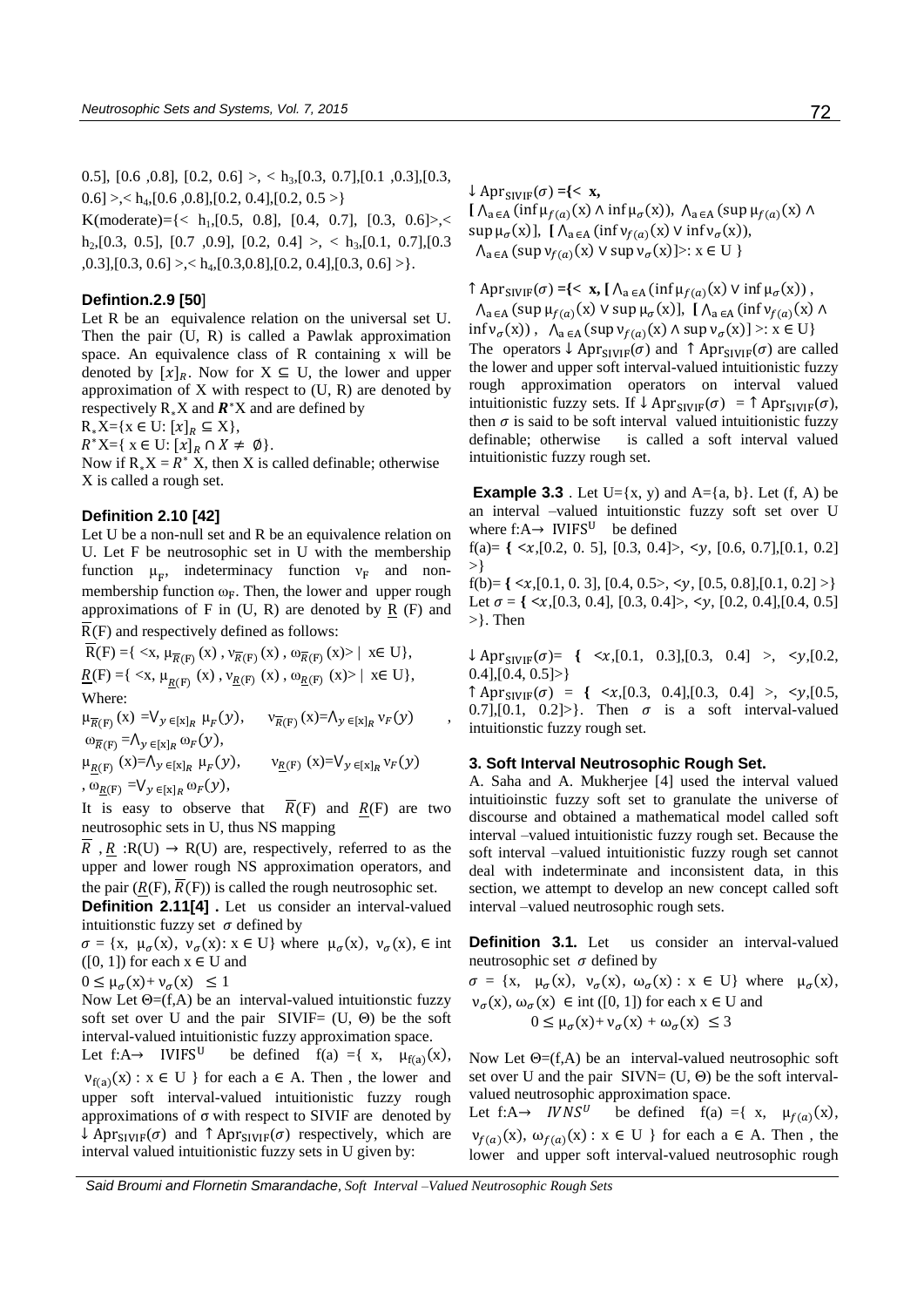approximations of  $\sigma$  with respect to SIVN are denoted by  $\downarrow$  Apr<sub>SIVN</sub>( $\sigma$ ) and  $\uparrow$  Apr<sub>SIVN</sub>( $\sigma$ ) respectively, which are interval valued neutrosophic sets in U given by:

 $\downarrow$  Apr<sub>SIVN</sub>( $\sigma$ ) ={<**x**,

 $\left[\right.\Lambda_{a\in A}(\inf\mu_{f(a)}(x)\wedge\inf\mu_{\sigma}(x)),\ \Lambda_{a\in A}(\sup\mu_{f(a)}(x)\wedge$  $\sup \mu_{\sigma}(x)$ ],  $[\Lambda_{a \in A} (\inf v_{f(a)}(x) \vee \inf v_{\sigma}(x))$ ,  $\Lambda_{a \in A} (\sup \nu_{f(a)}(x) \vee \sup \nu_{\sigma}(x))$ ,  $[\Lambda_{a \in A} (\inf \omega_{f(a)}(x) \vee \nu_{\sigma}(x))]$ 

 $\inf \omega_{\sigma}(x)$ ,  $\Lambda_{a \in A} (\sup \omega_{f(a)}(x) \vee \sup \omega_{\sigma}(x)) >: x \in U$ 

 $\uparrow$  Apr<sub>SIVN</sub>( $\sigma$ ) ={< **x**, [ $\Lambda_{a \in A}$ (inf $\mu_{f(a)}(x)$   $\vee$  inf $\mu_{\sigma}(x)$ ),  $\Lambda_{a \in A}$  (sup  $\mu_{f(a)}(x)$   $\vee$  sup  $\mu_{\sigma}(x)$ ],  $\Lambda_{a \in A}$  (inf  $v_{f(a)}(x)$   $\wedge$  $\inf v_{\sigma}(x)$ ,  $\Lambda_{a \in A} (\sup v_{f(a)}(x) \wedge \sup v_{\sigma}(x))$ ,

 $\left[\right. \bigwedge_{a \in A} (\inf \omega_{f(a)}(x) \wedge \inf \omega_{\sigma}(x)) \cdot \bigwedge_{a \in A} (\sup \omega_{f(a)}(x) \wedge$  $\sup \omega_{\sigma}(x)]$  >:  $x \in U$ }

The operators  $\downarrow$  Apr<sub>SIVN</sub>( $\sigma$ ) and  $\uparrow$  Apr<sub>SIVN</sub>( $\sigma$ ) are called the lower and upper soft interval-valued neutrosophic rough approximation operators on interval valued neutrosophic sets. If  $\downarrow$  Apr<sub>SIVN</sub>( $\sigma$ ) =  $\uparrow$  Apr<sub>SIVN</sub>( $\sigma$ ), then  $\sigma$ is said to be soft interval valued neutrosophic definable; otherwise is called a soft interval valued neutrosophic rough set.

**Remark 3.2:** it is to be noted that if  $\mu_{\sigma}(x)$ ,  $\nu_{\sigma}(x)$ ,  $\omega_{\sigma}(x) \in \text{int } ([0, 1]) \text{ and } 0 \leq \mu_{\sigma}(x) + \nu_{\sigma}(x) + \omega_{\sigma}(x) \leq 1,$ then soft interval valued neutrosophic rough sets becomes soft interval valued intuitionistic fuzzy rough sets.

**Example 3.3 .** Let  $U = \{x, y\}$  and  $A = \{a, b\}$ . Let  $(f, A)$  be an interval –valued neutrosophic soft se over U where f:A→  $IVNS<sup>U</sup>$  be defined

**Proof** .(1)-(4) are straight forward.

**(5)** We have

 $\sigma = \{ \langle x, [\text{inf } \mu_{\sigma}(x), \text{sup } \mu_{\sigma}(x)], [\text{inf } \nu_{\sigma}(x), \text{sup } \nu_{\sigma}(x)], [\text{inf } \omega_{\sigma}(x), \text{sup } \omega_{\sigma}(x)] \rangle : x \in U \},$  $\lambda = \{ \langle x, \int \inf \mu_{\lambda}(x), \sup \mu_{\lambda}(x) \rangle, \int \inf \nu_{\lambda}(x), \sup \nu_{\lambda}(x) \}$ ,  $\{ \inf \omega_{\lambda}(x), \sup \omega_{\lambda}(x) \} \times \mathbb{E}$  U and

 $\sigma \cap \lambda = \{ \langle x, [\text{ inf } \mu_{\sigma \cap \lambda}(x), \text{sup } \mu_{\sigma \cap \lambda}(x)], [\text{ inf } \nu_{\sigma \cap \lambda}(x), \text{sup } \nu_{\sigma \cap \lambda}(x)], [\text{ inf } \omega_{\sigma \cap \lambda}(x), \text{sup } \omega_{\sigma \cap \lambda}(x)] \rangle : x \in U \},$ Now

 $\downarrow$  Apr<sub>SIVN</sub>( $\sigma \cap \lambda$ )={< **x**,  $[\Lambda_{a \in A} (\inf \mu_{f(a)}(x) \land \inf \mu_{\sigma \cap \lambda}(x))$ ,  $\Lambda_{a \in A} (\sup \mu_{f(a)}(x) \land \sup \mu_{\sigma \cap \lambda}(x))$ ,  $[\Lambda_{a \in A}(\inf v_{f(a)}(x) \vee \inf v_{\sigma \cap \lambda}(x)), \Lambda_{a \in A}(\sup v_{f(a)}(x) \vee \sup v_{\sigma \cap \lambda}(x)], [\Lambda_{a \in A}(\inf \omega_{f(a)}(x) \vee \inf \omega_{\sigma \cap \lambda}(x)),$  $\Lambda_{a \in A}$  (sup  $\omega_{f(a)}(x)$   $\vee$  sup  $\omega_{\sigma \cap \lambda}(x)$ ) $\ge x \in U$  }

 $=\{ <\mathbf{x}, \mathbf{[}\ \wedge_{\mathbf{a}\in\mathbf{A}}(\inf\mu_{f(a)}(x) \wedge \min(\inf\mu_{\sigma}(x),\inf\mu_{\lambda}(x))\ ,\ \wedge_{\mathbf{a}\in\mathbf{A}}(\sup\mu_{f(a)}(x) \wedge \min(\sup\mu_{\sigma}(x),\sup\mu_{\lambda}(x))\},\$  $[\ \bigwedge_{a \in A} (\inf v_{f(a)}(x) \vee \max(\inf v_{\sigma}(x), \inf v_{\lambda}(x))) , \ \bigwedge_{a \in A} (\sup v_{f(a)}(x) \vee \max(\sup v_{\sigma}(x), \sup v_{\lambda}(x)))]$  $[\ \Lambda_{a \in A}(\inf \omega_{f(a)}(x) \vee \max(\inf \omega_{\sigma}(x), \inf \omega_{\lambda}(x)))$ ,  $\Lambda_{a \in A}(\sup \omega_{f(a)}(x) \vee \max(\sup \omega_{\sigma}(x), \sup \omega_{\lambda}(x)) >: x \in U \}$ 

Now ↓ Apr<sub>SIVN</sub> $(σ)$  ∩ ↓ Apr<sub>SIVN</sub> $(λ)$ .

 $=$  { $\lt$  **x**, [ min ( $\Lambda_{a \in A}$  (inf  $\mu_{f(a)}(x) \wedge \inf \mu_{\sigma}(x)$ ),  $\Lambda_{a \in A}$  (inf  $\mu_{f(a)}(x) \wedge \inf \mu_{\lambda}(x)$ )), min ( $\Lambda_{a \in A}$  (sup  $\mu_{f(a)}(x) \wedge \pi$  $\sup \mu_{\sigma}(x)$ ),  $\Lambda_{a \in A} (\sup \mu_{f(a)}(x) \land \sup \mu_{\lambda}(x))$ ],  $\lim_{a \in A} (\inf \nu_{f(a)}(x) \lor \inf \nu_{\sigma}(x))$ ,  $\Lambda_{a \in A} (\inf \nu_{f(a)}(x) \lor \inf \nu_{\lambda}(x))$ ), **max**( $\Lambda_{a \in A}$  (sup  $v_{f(a)}(x) \vee \sup v_{\sigma}(x)$ ),  $\Lambda_{a \in A}$  (sup  $v_{f(a)}(x) \vee \sup v_{\lambda}(x)$ ))], [ **max** ( $\Lambda_{a \in A}$  (inf  $\omega_{f(a)}(x) \vee \inf \omega_{\sigma}(x)$ )

f(a)= **{<**,[0.2, 0. 5],[0.3, 0.4],[0.4, 0.5]>,**<**,[0.6, 0.7],[0.1,  $0.2$ ],  $[0.3 0.4]$  >}

f(b)=**{<**,[0.1, 0. 3],[0.4, 0.5],[0.1, 0.2]>, **<**,[0.5, 0.8],[0.1,  $0.2$ ],  $[0.1 0.2]$  >}

Let  $\sigma = \{ \langle x, [0.3, 0.4], [0.3, 0.4], [0.1, 0.2] \rangle, \langle y, [0.2, 0.4], [0.2, 0.4], [0.2, 0.2] \rangle \}$  $0.4$ ], [0.4, 0.5], [0.2 0.3] > }. Then

 $\downarrow$  Apr<sub>SIVN</sub>( $\sigma$ )= { < $x$ ,[0.1, 0.3],[0.3, 0.4],[0.1, 0.2]>,  $\langle \mathcal{Y}, [0.2, 0.4], [0.4, 0.5], [0.2, 0.3] \rangle \}$ 

 $\uparrow$  Apr<sub>SIVN</sub>( $\sigma$ ) = { < $x$ ,[0.3, 0.4],[0.3, 0.4],[0.1, 0.2]>,  $\langle y, [0.5, 0.7], [0.1, 0.2], [0.1, 0.2] \rangle$ . Then  $\sigma$  is a soft interval-valued neutrosophic rough set.

#### **Theorem 3.4**

Let  $\Theta = (f, A)$  be an interval-valued neutrosophic soft set over U and SIVN=  $(U, \Theta)$  be the soft interval-valued neutrosophic approximation space. Then for  $\sigma$ ,  $\lambda \in$  $IVNS<sup>U</sup>$ , we have

- 1)  $\downarrow$  Apr<sub>SIVN</sub>( $\emptyset$ ) =  $\emptyset$  =  $\uparrow$  Apr<sub>SIVN</sub>( $\emptyset$ )
- 2)  $\downarrow$  Apr<sub>SIVN</sub>(U) =  $U = \uparrow$  Apr<sub>SIVN</sub>(U)
- 3)  $\sigma \subseteq \lambda \implies \text{Apr}_{\text{SIVN}}(\sigma) \subseteq \downarrow \text{Apr}_{\text{SIVN}}(\lambda)$
- 4)  $\sigma \subseteq \lambda \implies \uparrow$  Apr<sub>SIVN</sub> $(\sigma) \subseteq \uparrow$  Apr<sub>SIVN</sub> $(\lambda)$
- 5)  $\downarrow$  Apr<sub>SIVN</sub> $(\sigma \cap \lambda) \subseteq \downarrow$  Apr<sub>SIVN</sub> $(\sigma) \cap \downarrow$  $Apr_{SIVN}(\lambda)$ .
- **6)** ↑ Apr<sub>SIVN</sub> $(\sigma \cap \lambda)$  ⊆↑ Apr<sub>SIVN</sub> $(\sigma)$  ∩↑ Apr<sub>SIVN</sub> $(\lambda)$ .
- 7) ↓ Apr<sub>SIVN</sub> $(\sigma)$  ∪ ↓ Apr<sub>SIVN</sub> $(\lambda) \subseteq$  ↓ Apr<sub>SIVN</sub> ( $\sigma$  ∪  $\lambda$ ).
- 8) ↑ Apr<sub>SIVN</sub> $(\sigma)$  U ↑ Apr<sub>SIVN</sub> $(\lambda) \subseteq \uparrow$  Apr<sub>SIVN</sub> $(\sigma \cup$  $\lambda$ )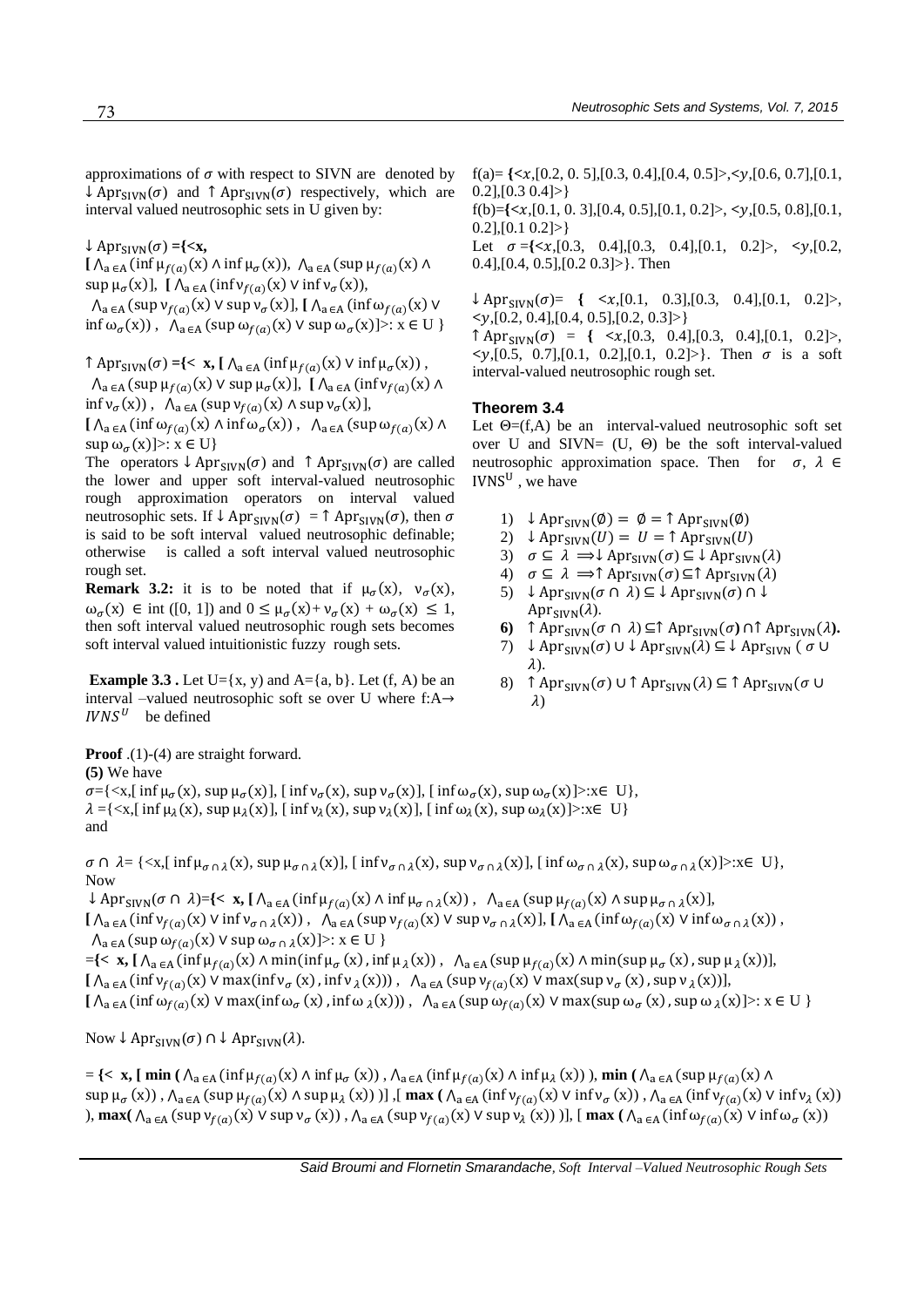,  $\Lambda_{a \in A}$  (inf  $\omega_{f(a)}(x) \vee \inf \omega_{\lambda}(x)$ ), **max**( $\Lambda_{a \in A}$  (sup  $\omega_{f(a)}(x) \vee \sup \omega_{\sigma}(x)$ ),  $\Lambda_{a \in A}$  (sup  $\omega_{f(a)}(x) \vee \sup \omega_{\lambda}(x)$ )) = : x  $\in$ U}.

Since  $\text{min}(\text{inf }\mu_{\sigma}(y), \text{inf }\mu_{\lambda}(y)) \leq \text{inf }\mu_{\sigma}(y)$ and  $\min(\inf \mu_{\sigma}(y), \inf \mu_{\lambda}(y)) \leq \inf \mu_{\lambda}(y)$ we have

 $\Lambda_{a \in A}$  (inf  $\mu_{f(a)}(x) \wedge min(int \mu_{\sigma}(x), inf \mu_{\lambda}(x)) \leq \Lambda_{a \in A}$  (inf  $\mu_{f(a)}(x) \wedge inf \mu_{\sigma}(x)$ ) and  $\Lambda_{a \in A}$  (inf  $\mu_{f(a)}(x) \wedge min(int \mu_{\sigma}(x), inf \mu_{\lambda}(x)) \leq \Lambda_{a \in A} (inf \mu_{f(a)}(x) \wedge inf \mu_{\lambda}(x))$ 

Hence  $\Lambda_{a \in A}(\inf \mu_{f(a)}(x) \wedge \min(\inf \mu_{\sigma}(x), \inf \mu_{\lambda}(x)) \leq \min (\Lambda_{a \in A}(\inf \mu_{f(a)}(x) \wedge \inf \mu_{\sigma}(x))$ ,  $\Lambda_{a \in A}(\inf \mu_{f(a)}(x) \wedge \min(\Pi_{a \in A}(\min \mu_{\sigma}(x))))$  $\inf \mu_{\lambda}(x))$ )

Similarly

 $\Lambda_{a\in A}(\sup \mu_{f(a)}(x) \wedge min(\sup \mu_{\sigma}(x), \sup \mu_{\lambda}(x)) \leq \min (\Lambda_{a\in A}(\sup \mu_{f(a)}(x) \wedge \sup \mu_{\sigma}(x))$ ,  $\Lambda_{a\in A}(\sup \mu_{f(a)}(x) \wedge$  $\sup \mu_{\lambda}(x))$ ) Again since

 $\max(\inf v_{\sigma}(y), \inf v_{\lambda}(y)) \geq \inf v_{\sigma}(y)$ and  $\max(\inf v_{\sigma}(y), \inf v_{\lambda}(y)) \geq \inf v_{\lambda}(y)$ 

## we have

 $\Lambda_{a \in A}$  (inf  $v_{f(a)}(x)$   $\vee$  max(inf  $v_{\sigma}(x)$ , inf  $v_{\lambda}(x) \geq \Lambda_{a \in A}$  (inf  $v_{f(a)}(x)$   $\vee$  inf  $v_{\sigma}(x)$ ) and  $\Lambda_{a \in A}$  (inf  $v_{f(a)}(x)$   $\vee$  max(inf  $v_{\sigma}(x)$ , inf  $v_{\lambda}(x)$ )  $\geq \Lambda_{a \in A}$  (inf  $v_{f(a)}(x)$   $\vee$  inf  $v_{\lambda}(x)$ )

Hence  $\Lambda_{a \in A}(\inf v_{f(a)}(x) \vee \max(\inf v_{\sigma}(x), \inf v_{\lambda}(x)) \ge \max (\Lambda_{a \in A}(\inf v_{f(a)}(x) \vee \inf v_{\sigma}(x)), \Lambda_{a \in A}(\inf v_{f(a)}(x) \vee \min v_{\lambda}(x))$  $\inf v_\lambda(x))$ )

## Similarly

 $\Lambda_{a\in A}(\sup v_{f(a)}(x) \vee \max(\sup v_{\sigma}(x), \sup v_{\lambda}(x))) \geq \max (\Lambda_{a\in A}(\sup v_{f(a)}(x) \vee \sup v_{\sigma}(x))$ ,  $\Lambda_{a\in A}(\sup v_{f(a)}(x) \vee \sup v_{\sigma}(x))$  $\sup v_\lambda(x))$ )

Again since

 $\max(\inf \omega_{\sigma}(y), \inf \omega_{\lambda}(y)) \geq \inf \omega_{\sigma}(y)$ And  $\max(\inf \omega_{\sigma}(y), \inf \omega_{\lambda}(y)) \ge \inf \omega_{\lambda}(y)$ 

we have

 $\Lambda_{a \in A}$  (inf  $\omega_{f(a)}(x)$   $\vee$  max(inf  $\omega_{\sigma}(x)$ , inf  $\omega_{\lambda}(x) \geq \Lambda_{a \in A}$  (inf  $\nu_{\omega f(a)}(x)$   $\vee$  inf  $\omega_{\sigma}(x)$ ) and  $\Lambda_{a \in A}$  (inf  $\omega_{f(a)}(x)$   $\vee$  max(inf  $\omega_{\sigma}(x)$ , inf  $\omega_{\lambda}(x)$ )  $\geq \Lambda_{a \in A}$  (inf  $\omega_{f(a)}(x) \wedge \inf \omega_{\lambda}(x)$ )

Hence

 $\Lambda_{a \in A}$  (inf  $\omega_{f(a)}(x)$   $\vee$  max(inf  $\omega_{\sigma}(x)$ , inf  $\nu_{\lambda}(x) \ge \max (\Lambda_{a \in A} (\inf \omega_{f(a)}(x) \vee \inf \omega_{\sigma}(x))$ ,  $\Lambda_{a \in A} (\inf \omega_{f(a)}(x) \vee \inf \omega_{\sigma}(x))$  $\inf \omega_{\lambda}(x)$ )

Similarly

 $\Lambda_{a\in A}(\sup \omega_{f(a)}(x) \vee \max(\sup \omega_{\sigma}(x), \sup \omega_{\lambda}(x)) \ge \max (\Lambda_{a\in A}(\sup \omega_{f(a)}(x) \vee \sup \omega_{\sigma}(x))$ ,  $\Lambda_{a\in A}(\sup \omega_{f(a)}(x) \vee \max(\Lambda_{a\in A}(\sup \omega_{f(a)}(x))))$  $\sup \omega_{\lambda}(x))$ ) Consequently,  $\downarrow$  Apr<sub>SIVN</sub>( $\sigma \cap \lambda$ )  $\subseteq$   $\downarrow$  Apr<sub>SIVN</sub>( $\sigma$ )  $\cap$   $\downarrow$  Apr<sub>SIVN</sub>( $\lambda$ ).

## **(6) Proof is similar to (5).**

**(7) we have**  $\sigma = \{ \langle x, [\text{ inf } \mu_{\sigma}(x), \text{ sup } \mu_{\sigma}(x)] , [\text{ inf } \nu_{\sigma}(x), \text{ sup } \nu_{\sigma}(x)] , [\text{ inf } \omega_{\sigma}(x), \text{ sup } \omega_{\sigma}(x)] \rangle : x \in U \},$  $\lambda = \{ \langle x, [\text{ inf } \mu_{\lambda}(x), \text{ sup } \mu_{\lambda}(x)], [\text{ inf } \nu_{\lambda}(x), \text{ sup } \nu_{\lambda}(x)] , [\text{ inf } \omega_{\lambda}(x), \text{ sup } \omega_{\lambda}(x)] \rangle : x \in U \}$ And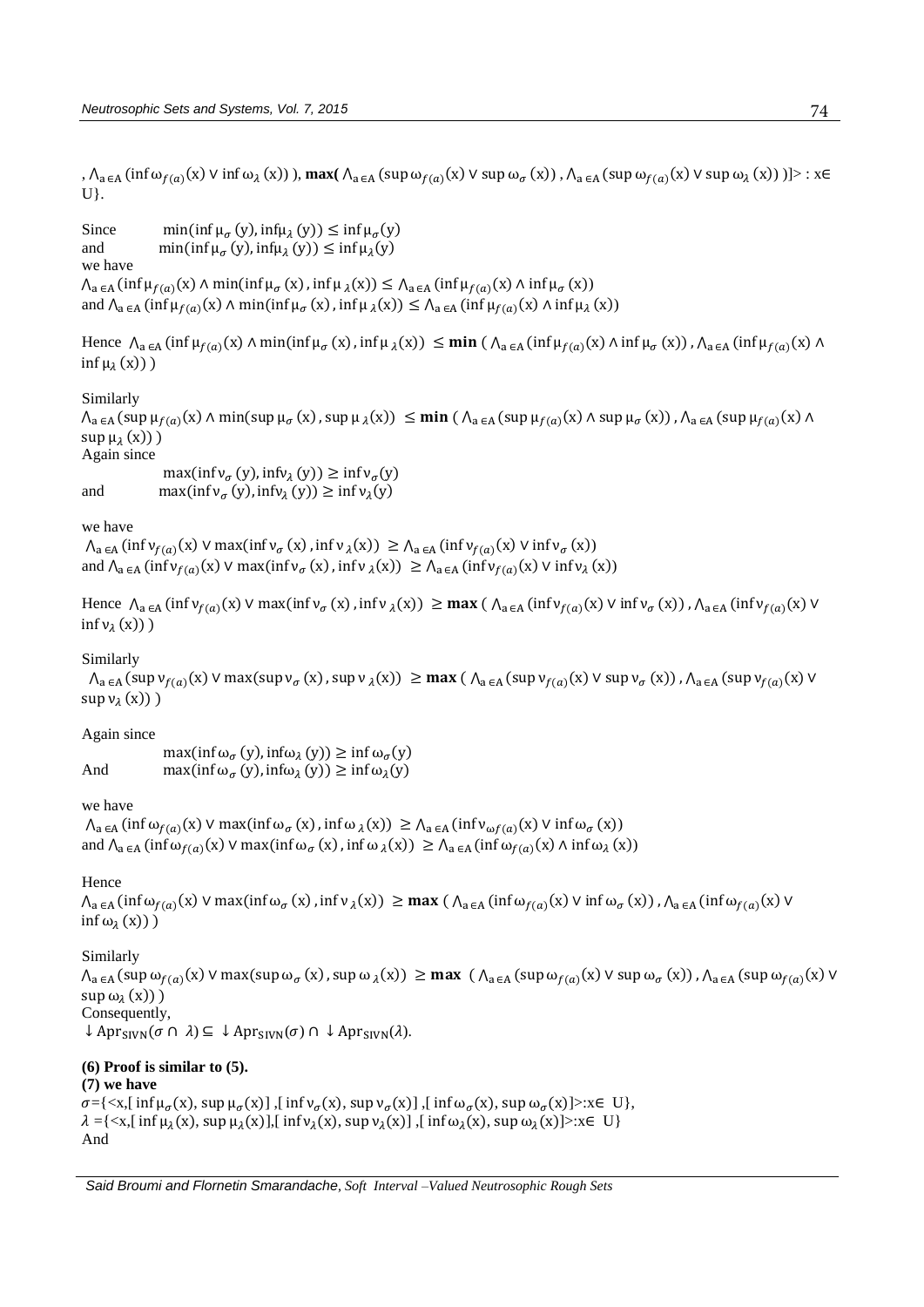$\sigma \cup \lambda = \{ \langle x, [\text{ inf } \mu_{\sigma \cup \lambda}(x), \text{sup } \mu_{\sigma \cup \lambda}(x)], [\text{ inf } \nu_{\sigma \cup \lambda}(x), \text{sup } \nu_{\sigma \cup \lambda}(x)], [\text{ inf } \omega_{\sigma \cup \lambda}(x), \text{sup } \omega_{\sigma \cup \lambda}(x)] \rangle : x \in U \},$  $\downarrow$  Apr<sub>SIVN</sub>( $\sigma \cup \lambda$ )={< **x**, [ $\Lambda_{a \in A}$ (inf $\mu_{f(a)}(x) \wedge \inf \mu_{\sigma \cup \lambda}(x)$ ),  $\Lambda_{a \in A}$ (sup $\mu_{f(a)}(x) \wedge \sup \mu_{\sigma \cup \lambda}(x)$ ],  $\left[\right.\Lambda_{a\in A}(\inf\nu_{f(a)}(x)\vee\inf\nu_{\sigma\cup\lambda}(x))\right.,\ \Lambda_{a\in A}(\sup\nu_{f(a)}(x)\vee\sup\nu_{\sigma\cup\lambda}(x))\right],\left[\Lambda_{a\in A}(\inf\omega_{f(a)}(x)\vee\inf\omega_{\sigma\cup\lambda}(x))\right],$  $\Lambda_{a \in A} (\sup \omega_{f(a)}(x) \vee \sup \omega_{\sigma \cup \lambda}(x)) >: x \in U$  $=\{ <\mathbf{x}, \mathbf{[}\ \wedge_{a \in A} (\inf \mu_{f(a)}(x) \wedge \max(\inf \mu_{\sigma}(x), \inf \mu_{\lambda}(x)) , \ \wedge_{a \in A} (\sup \mu_{f(a)}(x) \wedge \max(\sup \mu_{\sigma}(x), \sup \mu_{\lambda}(x))], \}$  $[\ \bigwedge_{a \in A} (\inf v_{f(a)}(x) \vee \min(\inf v_{\sigma}(x), \inf v_{\lambda}(x))) , \ \bigwedge_{a \in A} (\sup v_{f(a)}(x) \vee \min(\sup v_{\sigma}(x), \sup v_{\lambda}(x))],$  $[\Lambda_{a \in A}(\inf \omega_{f(a)}(x) \vee \min(\inf \omega_{\sigma}(x), \inf \omega_{\lambda}(x)))$ ,  $\Lambda_{a \in A}(\sup \omega_{f(a)}(x) \vee \min(\sup \omega_{\sigma}(x), \sup \omega_{\lambda}(x)) >: x \in U$ 

Now  $\downarrow$  Apr<sub>SIVN</sub>( $\sigma$ )  $\cup$   $\downarrow$  Apr<sub>SIVN</sub>( $\lambda$ ).

 $=$  { $\lt x$ ,  $\lceil \max (\bigwedge_{a \in A} (\inf \mu_{f(a)}(x) \wedge \inf \mu_{\sigma}(x)) \bigwedge_{a \in A} (\inf \mu_{f(a)}(x) \wedge \inf \mu_{\lambda}(x)) \bigwedge \max (\bigwedge_{a \in A} (\sup \mu_{f(a)}(x) \wedge \inf \mu_{\sigma}(x)) \bigwedge_{a \in A} (\inf \mu_{f(a)}(x)) \bigwedge_{a \in A} (\inf \mu_{f(a)}(x)) \bigwedge_{a \in A} (\inf \mu_{f(a)}(x)) \bigwedge_{a \in A} (\inf \mu_{f(a)}(x)) \bigwedge_{a \in A} (\$  $\sup \mu_{\sigma}(x)$ ),  $\Lambda_{a \in A}(\sup \mu_{f(a)}(x) \land \sup \mu_{\lambda}(x))$ ], [ **min**  $(\Lambda_{a \in A}(\inf v_{f(a)}(x) \lor \inf v_{\sigma}(x))$ ,  $\Lambda_{a \in A}(\inf v_{f(a)}(x) \lor \inf v_{\lambda}(x))$ ), **min**  $(\bigwedge_{a \in A} (\sup v_{f(a)}(x) \vee \sup v_{\sigma}(x))$ ,  $\bigwedge_{a \in A} (\sup v_{f(a)}(x) \vee \sup v_{\lambda}(x))$ )],  $[\min (\bigwedge_{a \in A} (\inf \omega_{f(a)}(x) \vee \inf \omega_{\sigma}(x))$ ,  $\Lambda_{a \in A}$  (inf  $\omega_{f(a)}(x) \vee \inf \omega_{\lambda}(x)$ ), **min** ( $\Lambda_{a \in A}$  (sup  $\omega_{f(a)}(x) \vee \sup \omega_{\sigma}(x)$ ),  $\Lambda_{a \in A}$  (sup  $\omega_{f(a)}(x) \vee \sup \omega_{\lambda}(x)$ )) = : x  $\in$ U}

Since  $\max(\inf \mu_{\sigma}(y), \inf \mu_{\lambda}(y)) \geq \inf \mu_{\sigma}(y)$ and  $\max(\inf \mu_{\sigma}(y), \inf \mu_{\lambda}(y)) \geq \inf \mu_{\lambda}(y)$ we have  $\Lambda_{a \in A}$  (inf  $\mu_{f(a)}(x) \wedge \max(\inf \mu_{\sigma}(x), \inf \mu_{\lambda}(x)) \ge \Lambda_{a \in A}$  (inf  $\mu_{f(a)}(x) \wedge \inf \mu_{\sigma}(x)$ ) and  $\Lambda_{a \in A}$  (inf  $\mu_{f(a)}(x) \wedge \max(\inf \mu_{\sigma}(x), \inf \mu_{\lambda}(x)) \ge \Lambda_{a \in A}$  (inf  $\mu_{f(a)}(x) \wedge \inf \mu_{\lambda}(x)$ )

```
Hence \Lambda_{a \in A}(\inf \mu_{f(a)}(x) \wedge \max(\inf \mu_{\sigma}(x), \inf \mu_{\lambda}(x)) \ge \max (\Lambda_{a \in A}(\inf \mu_{f(a)}(x) \wedge \inf \mu_{\sigma}(x)), \Lambda_{a \in A}(\inf \mu_{f(a)}(x) \wedge \min \mu_{\sigma}(x))\inf \mu_{\lambda}(x)))
```
Similarly

 $\Lambda_{a\in A}(\sup \mu_{f(a)}(x) \wedge \max(\sup \mu_{\sigma}(x), \sup \mu_{\lambda}(x)) \geq \max (\Lambda_{a\in A}(\sup \mu_{f(a)}(x) \wedge \sup \mu_{\sigma}(x))$ ,  $\Lambda_{a\in A}(\sup \mu_{f(a)}(x) \wedge \min(\Lambda_{a\in A}(\sup \mu_{\sigma}(x))))$  $\sup \mu_{\lambda}(x))$ ) Again since

 $\min(\inf v_{\sigma}(y), \inf v_{\lambda}(y)) \leq \inf v_{\sigma}(y)$ and  $\min(\inf v_{\sigma}(y), \inf v_{\lambda}(y)) \leq \inf v_{\lambda}(y)$ 

### we have

 $\Lambda_{a \in A}(\inf v_{f(a)}(x) \vee \min(\inf v_{\sigma}(x), \inf v_{\lambda}(x)) \leq \Lambda_{a \in A}(\inf v_{f(a)}(x) \vee \inf v_{\sigma}(x))$ and  $\Lambda_{a \in A}$  (inf  $v_{f(a)}(x)$   $\vee$  min(inf  $v_{\sigma}(x)$ , inf  $v_{\lambda}(x)$ )  $\leq \Lambda_{a \in A}$  (inf  $v_{f(a)}(x)$   $\vee$  inf  $v_{\lambda}(x)$ )

Hence  $\Lambda_{a \in A}(\inf v_{f(a)}(x) \vee \min(\inf v_{\sigma}(x), \inf v_{\lambda}(x)) \le \min (\Lambda_{a \in A}(\inf v_{f(a)}(x) \vee \inf v_{\sigma}(x)), \Lambda_{a \in A}(\inf v_{f(a)}(x) \vee \min v_{\sigma}(x))$  $\inf v_\lambda(x))$ )

Similarly

 $\Lambda_{a \in A} (\sup v_{f(a)}(x) \vee min(\sup v_{\sigma}(x), \sup v_{\lambda}(x)) \le \min x (\Lambda_{a \in A} (\sup v_{f(a)}(x) \vee \sup v_{\sigma}(x))$ ,  $\Lambda_{a \in A} (\sup v_{f(a)}(x) \vee \sup v_{\sigma}(x))$  $\sup v_\lambda(x))$ )

Again since

 $\min(\inf \omega_{\sigma}(y), \inf \omega_{\lambda}(y)) \leq \inf \omega_{\sigma}(y)$ And  $\min(\inf \omega_{\sigma}(y), \inf \omega_{\lambda}(y)) \leq \inf \omega_{\lambda}(y)$ 

we have

 $\Lambda_{a \in A}$  (inf  $\omega_{f(a)}(x)$   $\vee$  min(inf  $\omega_{\sigma}(x)$ , inf  $\omega_{\lambda}(x) \leq \Lambda_{a \in A}$  (inf  $\nu_{\omega_{f(a)}}(x)$   $\vee$  inf  $\omega_{\sigma}(x)$ ) and  $\Lambda_{a \in A}$  (inf  $\omega_{f(a)}(x)$   $\vee$  min(inf  $\omega_{\sigma}(x)$ , inf  $\omega_{\lambda}(x) \leq \Lambda_{a \in A}$  (inf  $\omega_{f(a)}(x)$   $\vee$  inf  $\omega_{\lambda}(x)$ )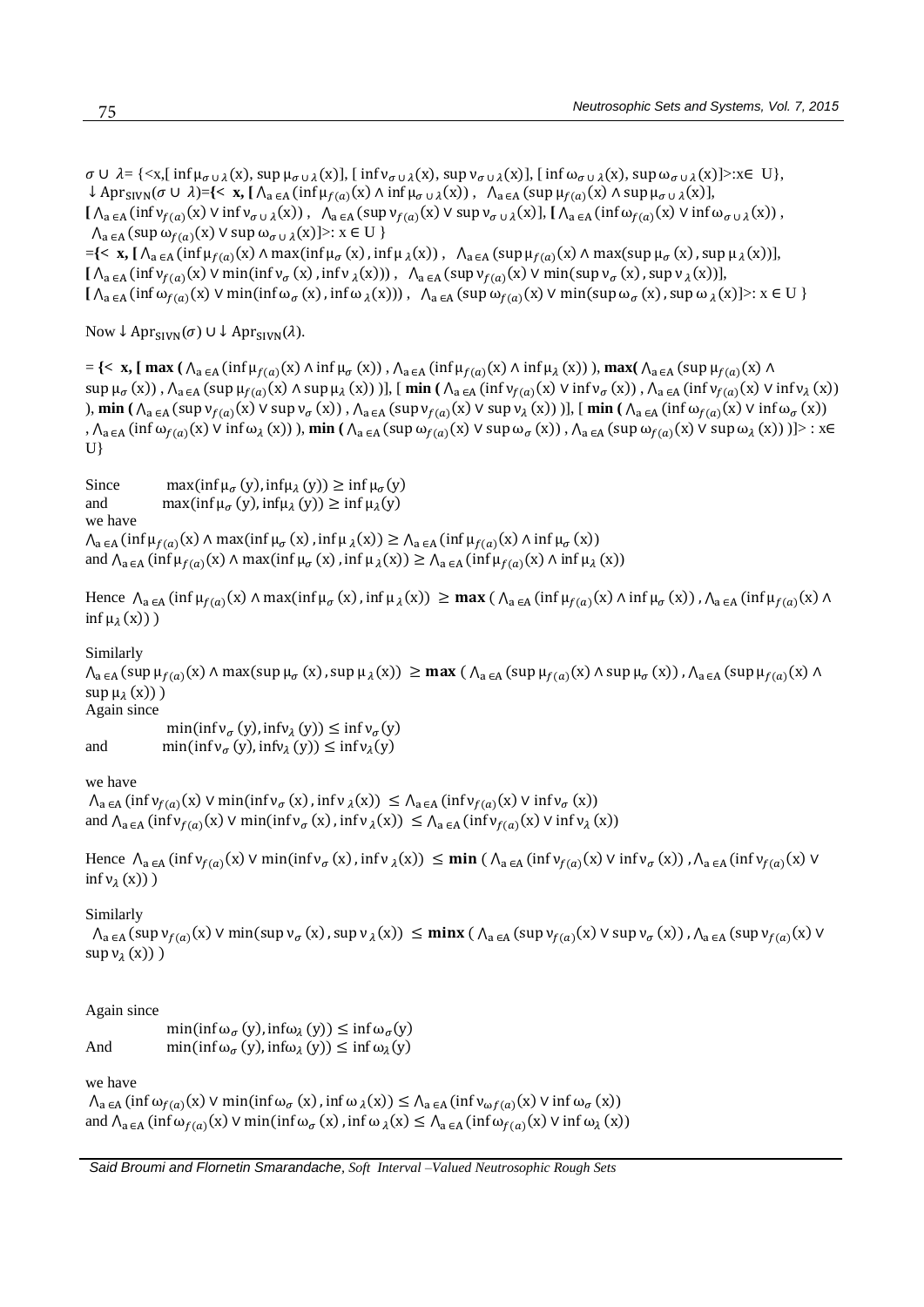Hence  $\Lambda_{a \in A} (\inf \omega_{f(a)}(x) \vee \min(\inf \omega_{\sigma}(x), \inf \nu_{\lambda}(x)) \le \min (\Lambda_{a \in A} (\inf \omega_{f(a)}(x) \vee \inf \omega_{\sigma}(x))$ ,  $\Lambda_{a \in A} (\inf \omega_{f(a)}(x) \vee \nu_{\lambda}(x))$  $\inf \omega_{\lambda}(x)$ )

Similarly

 $\Lambda_{a\in A}(\sup \omega_{f(a)}(x) \vee \min(\sup \omega_{\sigma}(x), \sup \omega_{\lambda}(x)) \leq \min(\Lambda_{a\in A}(\sup \omega_{f(a)}(x) \wedge \sup \omega_{\sigma}(x))$ ,  $\Lambda_{a\in A}(\sup \omega_{f(a)}(x) \wedge \min(\Lambda_{a\in A}(\sup \omega_{f(a)}(x))))$  $\sup \omega_{\lambda}(x))$ )

Consequently,

 $\downarrow$  Apr<sub>SIVN</sub>( $\sigma$ ) ∪  $\downarrow$  Apr<sub>SIVN</sub>( $\lambda$ ) ⊆  $\downarrow$  Apr<sub>SIVN</sub>( $\sigma$  ∪  $\lambda$ ) (8) Proof is similar to (7).

**Theorem 3.5**. Every soft interval-valued neutrosophic rough set is an interval valued neutrosophic soft set.

Proof. Let  $\Theta = (f,A)$  be an interval-valued neutrosophic soft set over U and  $SIVN=(U, \Theta)$  be the soft interval-valued neutrosophic approximation space. Let  $\sigma$  be a soft intervalvalued neutrosophic rough set. Let us define an intervalvalued neutrosophic set  $\chi$  by:

$$
\chi = \left\{ \left( x, \left[ \frac{\Lambda_{a \in A} \left( \inf \mu_{f(a)}(x) \wedge \inf \mu_{\sigma}(x) \right)}{\Lambda_{a \in A} \left( \inf \mu_{f(a)}(x) \vee \inf \mu_{\sigma}(x) \right)} \right. \right. \right. \\ \left. \left. \frac{\Lambda_{a \in A} \left( \sup \mu_{f(a)}(x) \wedge \sup \mu_{\sigma}(x) \right)}{\Lambda_{a \in A} \left( \sup \mu_{f(a)}(x) \wedge \sup \mu_{\sigma}(x) \right)} \right], \left[ \frac{\Lambda_{a \in A} \left( \inf \nu_{f(a)}(x) \wedge \inf \nu_{\sigma}(x) \right)}{\Lambda_{a \in A} \left( \inf \nu_{f(a)}(x) \wedge \inf \nu_{\sigma}(x) \right)} \right. \\ \left. \left. \frac{\Lambda_{a \in A} \left( \inf \nu_{f(a)}(x) \vee \inf \nu_{\sigma}(x) \right)}{\Lambda_{a \in A} \left( \inf \omega_{f(a)}(x) \wedge \inf \omega_{\sigma}(x) \right)} \right] \right\}, \left[ \frac{\Lambda_{a \in A} \left( \inf \nu_{f(a)}(x) \wedge \inf \nu_{\sigma}(x) \right)}{\Lambda_{a \in A} \left( \inf \nu_{f(a)}(x) \vee \inf \nu_{\sigma}(x) \right)} \right], \left[ \frac{\Lambda_{a \in A} \left( \sup \nu_{f(a)}(x) \vee \min \nu_{\sigma}(x) \right)}{\Lambda_{a \in A} \left( \sup \nu_{f(a)}(x) \vee \sup \nu_{\sigma}(x) \right)} \right] \right): x \in U \right\}
$$

Now, for  $\theta \in [0, 1]$ , we consider the following six sets:

$$
F_1(\theta) = \{ \ x \in U : \frac{\lambda_{a \in A}(\inf \mu_{f(a)}(x) \wedge \inf \mu_{\sigma}(x))}{\lambda_{a \in A}(\inf \mu_{f(a)}(x) \vee \inf \mu_{\sigma}(x))} \ge \theta \}
$$
\n
$$
F_2(\theta) = \{ \ x \in U : \frac{\lambda_{a \in A}(\sup \mu_{f(a)}(x) \wedge \sup \mu_{\sigma}(x))}{\lambda_{a \in A}(\sup \mu_{f(a)}(x) \vee \sup \mu_{\sigma}(x))} \ge \theta \}
$$
\n
$$
F_3(\theta) = \{ \ x \in U : \frac{\lambda_{a \in A}(\inf \nu_{f(a)}(x) \wedge \inf \nu_{\sigma}(x))}{\lambda_{a \in A}(\inf \nu_{f(a)}(x) \vee \inf \nu_{\sigma}(x))} \ge \theta \}
$$
\n
$$
F_4(\theta) = \{ \ x \in U : \frac{\lambda_{a \in A}(\sup \nu_{f(a)}(x) \wedge \sup \nu_{\sigma}(x))}{\lambda_{a \in A}(\sup \nu_{f(a)}(x) \vee \sup \nu_{\sigma}(x))} \ge \theta \}
$$
\n
$$
F_5(\theta) = \{ \ x \in U : \frac{\lambda_{a \in A}(\inf \omega_{f(a)}(x) \wedge \inf \omega_{\sigma}(x))}{\lambda_{a \in A}(\inf \omega_{f(a)}(x) \vee \inf \omega_{\sigma}(x))} \ge \theta \}
$$
\n
$$
F_6(\theta) = \{ \ x \in U : \frac{\lambda_{a \in A}(\sup \omega_{f(a)}(x) \wedge \sup \mu_{\omega}(x))}{\lambda_{a \in A}(\sup \omega_{f(a)}(x) \vee \sup \mu_{\omega}(x))} \ge \theta \}
$$

Then  $\psi(\theta) = \{ (x, [\inf{\theta : x \in F_1(\theta)}], \inf{\theta : x \in F_2(\theta)} \}$ , [inf{  $\theta$ :  $x \in F_3(\theta)$ }, inf{  $\theta$ :  $x \in F_4(\theta)$ }], [inf{  $\theta$ :  $x \in$  $F_5(\theta)$ , inf{  $\theta: x \in F_6(\theta)$ }]) : $x \in U$ } is an interval –valued neutrosophic set over U for each  $\theta \in [0, 1]$ . Consequently  $(\psi, \theta)$  is an interval-valued neutrosophic soft set over U.

**4.A Multi-criteria Group Decision Making Problem** In this section, we extend the soft interval –valued intuitionistic fuzzy rough set based multi-criteria group decision making scheme [4] to the case of the soft intervalvalued neutrosophic rough set.

Let  $U = \{o_1, o_2, o_3, \ldots, o_r\}$  be a set of objects and E be a set of parameters and  $A = \{e_1, e_2, e_3, ..., e_m\} \subseteq E$  and S=(F, A) be an interval- neutrosophic soft set over U. Let us assume that we have an expert group  $G =$  ${T_1, T_2, T_3, ..., T_n}$  consisting of n specialists to evaluate the objects in U. Each specialist will examine all the objects in U and will point out his/her evaluation result. Let  $X_i$  denote the primary evaluation result of the specialist  $T_i$ . It is easy to see that the primary evaluation result of the whole expert group G can be represented as an interval valued neutrosophic evaluation soft set  $S^* = (F^*, G)$  over U, where  $F^*: G \longrightarrow IVNS^U$  is given by  $F^*(T_i)=X_i$ , for  $i=1,2,...n$ .

Now we consider the soft interval valued neutrosophic rough approximations of the specialist  $T_i$ 's primary evaluation result  $X_i$  w.r.t the soft interval valued neutrosophic approximation space  $SIVN = (U, S)$ . Then we obtain two other interval valued neutrosophic soft sets ↓  $S^* = (\downarrow F^*$ , G) and  $\uparrow S^* = (\uparrow F^*$ , G) over U, where  $\downarrow S^*$ :  $G \longrightarrow I V N S^U$  is given by  $\downarrow F^* = \downarrow X_i$  and

 $\uparrow F^* : G \longrightarrow IVNS^U$  is given by  $\uparrow F^* (T_i) = \uparrow X_i$ , for i=1,2,..n. Here  $\downarrow S^*$  can be considered as the evaluation result for the whole expert group G with 'low confidence',  $\uparrow$   $S^*$  can be considered as the evaluation result for the whole expert group G with 'high confidence' and  $S^*$  can be considered as the evaluation result for the whole expert group G with 'middle confidence' Let us define two interval valued neutrosophic sets  $IVNS_{\downarrow S^*}$  and  $IVNS_{\uparrow S^*}$ by

$$
IVNS_{\downarrow S^*} = \{ (o_k, [\frac{1}{n} \sum_{j=1}^n inf\mu_{\downarrow F^*(\tau_j)}(o_k),
$$
  
\n
$$
\frac{1}{n} \sum_{j=1}^n supp \mu_{\downarrow F^*(T_j)}(o_k)], [\frac{1}{n} \sum_{j=1}^n inf\nu_{\downarrow F^*(T_j)}(o_k),
$$
  
\n
$$
\frac{1}{n} \sum_{j=1}^n supp\nu_{\downarrow F^*(T_j)}(o_k)], [\frac{1}{n} \sum_{j=1}^n inf\omega_{\downarrow F^*(T_j)}(o_k), \frac{1}{n}]
$$
  
\n
$$
\sum_{j=1}^n supp \omega_{\downarrow F^*(T_j)}(o_k)] >: k = 1, 2, ...r \}
$$

And

 $IVNS_{\uparrow S^*} = \{ \langle o_k, [\frac{1}{n} \sum_{j=1}^n inf \mu_{\uparrow F^*(T_i)}(o_k), \frac{1}{n} \}$  $\boldsymbol{n}$  $\sum_{j=1}^n supp_{\mu_{\uparrow F^*(T_i)}(O_k)}], \ [\frac{1}{n}\sum_{j=1}^n inf \nu_{\uparrow F^*(T_i)}(O_k),$  $q=1$ <sup>o</sup> "P<sup>R|F</sup>  $(i)$ (°K)**J**,  $i_n$ <br> $1 \nabla n$  even (\* )]  $\frac{1}{n}\sum_{j=1}^{n} \sup v_{\uparrow F^{*}(T_{i})}(o_{k})$ ],  $[\frac{1}{n}\sum_{j=1}^{n} \inf \omega_{\uparrow F^{*}(T_{i})}(o_{k}), \frac{1}{n}]$  $\sum_{j=1}^{n} \sup_{s \in \mathcal{F}} \omega_{F^*(T_i)}(o_k) > k = 1,2,..r$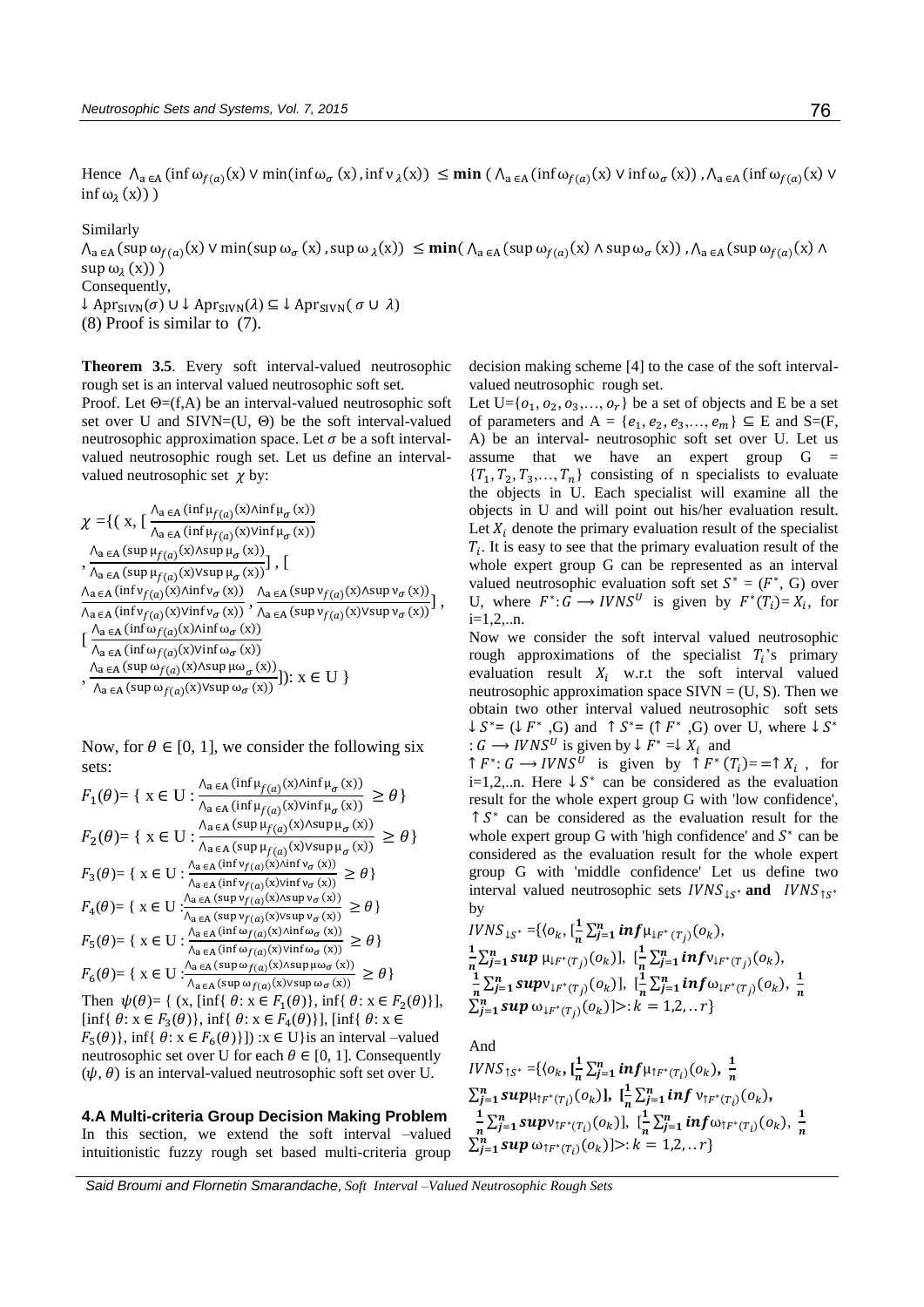Now we define another interval valued neutrosophic set  $IVNS_{S^*}$  by

$$
IVNS_{S^*} = \{ \langle o_k, [\frac{1}{n} \sum_{j=1}^n \inf \mu_{F^*(T_j)}(o_k), \frac{1}{n} \sum_{j=1}^n \sup \mu_{F^*(T_j)}(o_k), [\frac{1}{n} \sum_{j=1}^n \inf \nu_{F^*(T_j)}(o_k), \frac{1}{n} \sum_{j=1}^n \sup \nu_{F^*(T_j)}(o_k), \frac{1}{n} \sum_{j=1}^n \inf \omega_{F^*(T_j)}(o_k), \frac{1}{n} \sum_{j=1}^n \sup \omega_{F^*(T_j)}(o_k) ] >: k = 1, 2, ... r \}
$$
  
Then clearly,  

$$
IVNS_{1S^*} \subseteq IVNS_{S^*} \subseteq IVNS_{1S^*}
$$

Let C={L (low confidence), M (middle confidence), H (high confidence)} be a set of parameters. Let us consider the interval valued neutrosophic soft set  $S^{**} = (f, C)$  over U, where f:  $C \rightarrow I V N S^U$  is given by f(L)=  $IV N S_{\perp S^*}$ , f(M)=  $IVNS_{S^*}$ , f(H)=  $IVNS_{1S^*}$ . Now given a weighting vector  $W = (\omega_L, \omega_M, \omega_H)$  such that  $\omega_L$ ,  $\omega_M$ ,  $\omega_H \in [0, \infty)$ 1], we define  $\alpha: U \to P(U)$   $\alpha(o_k) = \omega_k \circ s_{f(L)}(o_k)$  +  $\omega_M \circ s_{f(M)}(o_k) + \circ s_{f(H)}(o_k)$ ,  $o_k \in U$  ( $\circ$  represents ordinary multiplication) where

$$
S_{f(L)}(O_k) = \underset{\substack{\text{inf}\mu_{\downarrow F^*(T_j)} + \text{sup}\mu_{\downarrow F^*(T_j)} - \text{inf}\nu_{\downarrow F^*(T_j)} \cdot \text{sup}\nu_{\downarrow F^*(T_j)} - \text{inf}\omega_{\downarrow F^*(T_j)} \cdot \text{sup}\omega_{\downarrow F^*(T_j)}}{2}
$$

denotes the score function, the same as  $s_{f(M)}(o_k)$  and  $s_{f(H)}(o_k)$ . Here  $\alpha(o_k)$  is called the weighted evaluation value of the alternative  $o_k \in U$ . Finally, we can select the object  $o_n = max\{ \alpha(o_k) \}$ :k=1,2,...,r} as the most preferred alternative.

#### **Algorithm:**

(1) Input the original description Interval valued neutrosophic soft set (F, A).

(2) Construct the interval valued neutrosophic evaluation soft set  $S^* = (F^*, G)$ 

(3) Compute the soft interval valued neutrosophic rough approximations and then construct the interval valued neutrosophic soft sets  $\downarrow$   $S^*$  and  $\uparrow$   $S^*$ 

(4) Construct the interval valued neutrosophic  $IVNS_{\perp s^*}$ ,  $IVNS_{S^*}$ ,  $IVNS_{S^*}$ 

(5) Construct the interval valued neutrosophic soft set  $S^{**}$ .

(6) Input the weighting vector W and compute the

weighted evaluation values of each alternative  $\alpha(o_k)$  of each alternative  $o_k \in U$ .

(7) Select the object  $o_p$  such that object  $o_p$ 

 $=$ max{  $\alpha(o_k)$ }:k=1,2,...,r} as the most preferred alternative.

### **5.An illustrative example**

The following example is adapted from **[4]** with minor changes.

Let us consider a staff selection problem to fill a position in a private company.

Let  $U = \{c_1, c_2, c_3, c_4, c_5\}$  is the universe set consisting of five candidates. Let us consider the soft set  $S=(F, A)$ , which describes the "quality of the candidates", where  $A = \{e_1 \text{ (experience)}, e_2 \text{ (computer knowledge)}, e_3 \text{ (young)}\}$ and efficient),  $e_4$  (good communication skill)}. Let the tabular representation of the interval valued neutrosophicsoft set (F, A) be:

| $e_1$ $(1, 2, 3)$ , $[1, 3, 4]$ $(1, 5, 7)$ , $[1, 3, 3]$ , $[2, 3]$ $(1, 4, 5)$ , $[2, 4]$ , $[2, 5]$ $(1, 2)$ , $[1, 3]$ , $[1, 2]$ $(1, 3, 5)$ , $[3, 4]$ , $[1, 2)$ |  |  |
|-------------------------------------------------------------------------------------------------------------------------------------------------------------------------|--|--|
| $e_2$ $([3, .6],[1, .2],[2, .3])$ $([1, .3],[2, .3],[2, .4])$ $([3, .6],[2, .4],[2, .4])$ $([5, .6],[2, .3],[2, .4])$ $([1, .3],[3, .6],[3, .6],[2, .5])$               |  |  |
| $e_3$ $([.4, .5],[.2, .3],[.4, .5])$ $([.2, .4],[.2, .5],[.1, .2])$ $([1, .3],[.4, .6],[.3, .5])$ $([.3, .4],[.3, .4],[.4, .6])$ $([.4, .6],[.1, .3],[.2, .3])$         |  |  |
| $e_4$ $([2, .4],[.6, .7],[.6, .7])$ $([1, .6, .7],[.1, .2],[.4, .5])$ $([3, .4],[.3, .4],[.1, .2])$ $([1, .2, .4],[.4, .6],[.1, .2])$ $([1, .2, .7],[.1, .2],[.1, .5])$ |  |  |

Let  $G = \{T_1, T_2, T_3, T_4, T_4\}$  be the set of interviewers to judge the quality of the candidate in U. Now if  $X_i$  denote the primary evaluation result of the interviewer  $T_i$  (for i=1, 2, 3, 4,5), then the primary evaluation result of the whole expert group G can be represented as an interval valued neutrosophic evaluation soft set  $S^* = (F^*, G)$  over U,

where  $F^*: G \longrightarrow IVNS^U$  is given by  $F^*(T_i) = X_i$  for i=1, 2, 3, 4,5.

Let the tabular representation of  $S^*$  be given as:

| $c_{1}$                                  | c <sub>2</sub>                       | $c_3$                          | c <sub>4</sub>                       | $c_{5}$                              |
|------------------------------------------|--------------------------------------|--------------------------------|--------------------------------------|--------------------------------------|
| $T_1$ ([.4, .6], [.4, .5], [.3, .4])     | ([0.3, 0.4], [0.1, 0.2], [0.2, 0.3]) | ([.2, 3], [.2, .3], [.2, .5])  | ([.6, .8], [.1, .2], [.1, .2])       | ([.1, .4], [.2, .3], [.1, .2])       |
| $T_2$ ([.3, .5], [.2, .4], [.2, .3])     | ([.5, .7], [.1, .3], [.2, .4])       | ([.4, .6], [.1, .3], [.2, .4]) | ([.3, .5], [.1, .3], [.2, .4])       | ([0.4, 0.5], [0.2, 0.3], [0.2, 0.5]) |
| $T_3$ ([.1, .3], [.5, .6], [.4, .5])     | ([0.2, .3], [0.4, .5], [0.1, .2])    | ([.1, .4], [.2, .4], [.3, .5]) | ([0.2, 0.3], [0.5, 0.6], [0.4, 0.6]) | ([.3, .6], [.2, .3], [.2, .3])       |
| $T_4$ ([.2, .3], [.3, .4], [.6, .7])     | ([.4, .7], [.1, .2], [.4, .5])       | ([.3, .5], [.4, .5], [.1, .2]) | ([.4, .5], [.2, .4], [.1, .2])       | ([.5, .7], [.1, .2], [.1, .5])       |
| $T_{\rm g}$ ([.6, .7],[.1, .2],[.6, .7]) | ([0.3, 0.5], [0.3, 0.4], [0.4, 0.6]) | ([.5, .6], [.3, .4], [.2, .3]) | ([.1, .3], [.3, .6], [.4, .6])       | ([.1, .2], [.6, .8], [.2, .5])       |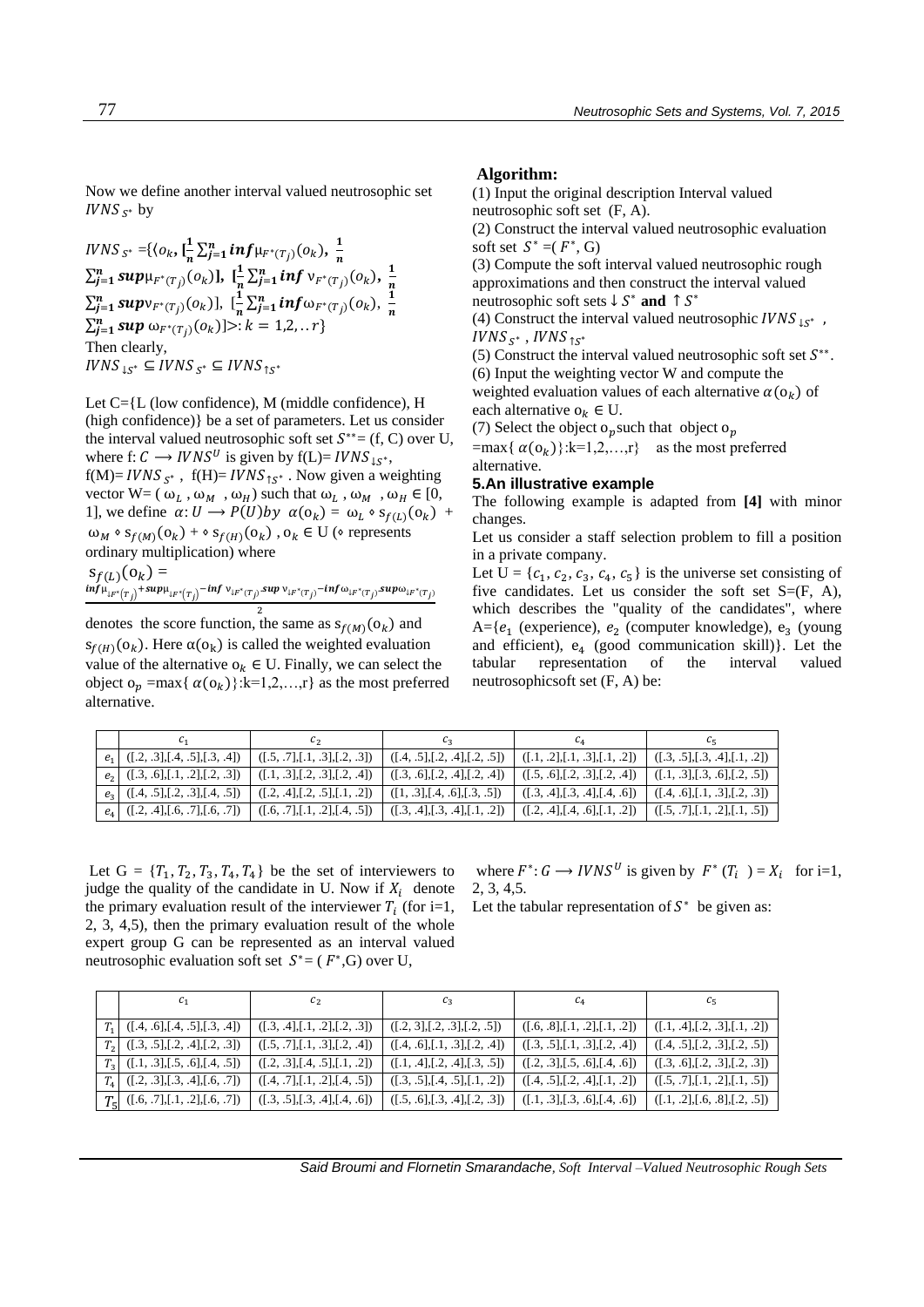Let us choose  $P=(U, S)$  as the soft interval valued neutrosophic approximation space. Let us consider the interval valued neutrosophic evaluation soft sets.

 $\downarrow$  S<sup>\*</sup> = ( $\downarrow$  F<sup>\*</sup>, G):

|                                      | c <sub>2</sub>                 | $c_{3}$                        | $c_{\rm A}$                    | $c_{5}$                        |
|--------------------------------------|--------------------------------|--------------------------------|--------------------------------|--------------------------------|
| $T_1$ ([.2, .3], [.1, .2], [.3, .4]) | ([.1, .3], [.3, .4], [.2, .3]) | ([.1, .3], [.2, .4], [.2, .5]) | ([1, 1, 2], [1, 3], [1, 2])    | ([.1, .3], [.2, .4], [.1, .2]) |
| $T_2$ ([.2, .3], [.2, .4], [.2, .3]) | ([.1, .3], [.1, .3], [.2, .4]) | ([1, 3], [2, .4], [2, .4])     | ([1, 1, 2], [1, 3], [2, 4])    | ([.1, .3], [.2, .3], [.2, .5]) |
| $T_3$ ([.1, .3], [.5, .6], [.4, .5]) | ([.1, .3], [.4, .5], [.1, .2]) | ([.1, .3], [.2, .4], [.3, .5]) | ([.1, .2], [.5, .6], [.4, .6]) | ([.1, .3], [.2, .3], [.2, .3]) |
| $T_4$ ([.2, .3], [.3, .4], [.6, .7]) | ([.1, .3], [.1, .2], [.4, .5]) | ([.1, .3], [.4, .5], [.1, .2]) | ([1, .2], [2, .4], [1, .2])    | ([.1, .3], [.1, .2], [.1, .5]) |
| $T_5$ ([.2, .3],[.1, .2],[.6, .7])   | ([1, .3], [2, .5], [4, .6])    | ([.1, .3], [.3, .4], [.2, .3]) | ([.1, .2], [.3, 6], [.4, .6])  | ([.1, .2], [.6, .8], [.2, .5]) |

 $\uparrow S^* = (\uparrow F^*, \mathbf{G})$ 

|                                     | C <sub>2</sub>                       | $C_3$                          | $C_{A}$                              | c <sub>5</sub>                       |
|-------------------------------------|--------------------------------------|--------------------------------|--------------------------------------|--------------------------------------|
| $T_1$ ([.4, .6],[.1, .2],[.2, .3])  | ([0.3, 0.4], [0.1, 0.2], [0.1, 0.2]) | ([.2, .3], [.2, .3], [.1, .2]) | ([.6, .8], [.1, .2], [.1, .2])       | ([.1, .4], [.1, .2], [.1, .2])       |
| $T_2$ ([.3, .5], [1, .2], [.2, .3]) | ([.5, .7], [.1, .2], [.1, .2])       | ([.4, .6], [.1, .3], [.1, .2]) | ([0.3, .5], [0.1, .3, [0.1, .2])     | ([0.4, .5], [0.1, .2], [0.1, .2])    |
| $T_3$ ([.2, .3],[.1, .2],[.2, .3])  | ([0.2, 0.3], [0.1, 0.2], [0.1, 0.2]) | ([.1, .4], [.2, .4], [.1, .2]) | ([0.2, 0.3], [0.1, 0.3], [0.1, 0.2]) | ([0.3, 0.6], [0.1, 0.2], [0.1, 0.2]) |
| $T_4$ ([.2, .3],[.1, .2],[.2, .3])  | ([0.4, 0.7], [0.1, 0.2], [0.1, 0.2]) | ([.3, .5], [.2, .4], [.1, .2]) | ([0.4, .5], [0.1, .3], [0.1, .2])    | ([.5, .7], [.1, .2], [.1, .2])       |
| $T_5$ ([.6, .7],[.1, .2],[.2, .3])  | ([0.3, 0.5], [0.1, 0.2], [0.1, 0.2]) | ([.5, .6], [.2, .4], [.1, .2]) | ([1, .3], [1, 3], [1, .2])           | ([.1, .3], [.1, .2], [.1, .2])       |

Here,  $\downarrow$   $S^* \subseteq S^* \subseteq \uparrow S^*$ 

 $IVNS_{\downarrow S^*} = \{ \langle c_1, [0.15, 0.35], [0.4, 0.625], [0.42, 0.52] \rangle \}$ **<**<sup>2</sup> ,[0.175, 0.325],[0.375, 0.575],[0.26, 0.4]>, **<**<sup>3</sup> ,[0.175, 0.375],[0.375, 0.575],[0.2, 0.38]>, **<**<sup>4</sup> ,[0.175, 0.375],[0.375, 0.575],[0.24, 0.4]>, **<**<sup>5</sup> ,[0.175,  $0.375$ ],  $[0.375, 0.575]$ ,  $[0.16, 0.4]$  > }.

*IVNS*<sub>15</sub><sup>∗</sup>= { <*c*<sub>1</sub>,[0.575, 0.75],[0.125, 0.225],[ 0.2, 0.3]> **<**<sup>2</sup> ,[0.575, 0.75],[0.125, 0.225], [ 0.1, 0.2]>, **<**<sup>3</sup> ,[0.575, 0.725],[0.125, 0.225],[ 0.1, 0.2]>, **<**<sup>4</sup> ,[0.525, 0.700],[0.125, 0.225],[ 0.1, 0.2]>, **<**<sup>5</sup> ,[0.55, 0.700],[0.125,  $0.225$ ],[  $0.1, 0.2$ ]>}.

*IVNS*<sub>S</sub><sup>∗</sup>= { < $c_1$ ,[0.25, 0.45],[0.375, 0.475],[ 0.42, 0.52]> **<**<sup>2</sup> ,[0.375, 0.525],[0.225, 0.35], [ 0.26, 0.4]>, **<**<sup>3</sup> ,[0.350, 0.525],[0.2, 0.4],[ 0.2, 0.38]>, **<**<sup>4</sup> ,[0.4, 0.6],[0.20, 0.35],[ 0.24, 0.4]>, **<**<sup>5</sup> ,[0.35, 0.55],[0.15, 0.375],[ 0.16, 0.4]>}.

Here,  $IVNS_{\perp S^*} \subseteq IVNS_{S^*} \subseteq IVNS_{\uparrow S^*}$ . Let  $C=\{ L$  (low confidence), M (middle confidence), H (high confidence)} be a set of parameters. Let us consider the interval valued neutrosophic soft set  $S^{**} = (f, C)$  over U, where f:  $C \rightarrow IVNS^U$  is given by f(L) =  $IVNS_{LS^*}$ , f(M) = *IVNS*  $s^*$ , f(H) = *IVNS*  $s^*$ . Now assuming the weighting vector  $W = (\omega_L, \omega_M, \omega_H)$  such that  $\omega_L =$ 0.7  $\omega_M$ =0.6,  $\omega_H$ =0.8, we have,

 $\alpha(c_1) = 0.7 \cdot 0.0158 + 0.6 \cdot 0.15174 + 0.8 \cdot 0.6184$  $=0.5968$  $\alpha$ (c<sub>2</sub>)= 0.7 • 0.0901 +0.6 • 0.3586 +0.8 • 0.6384  $= 0.7890$  $\alpha(c_3) = 0.7 \cdot 0.1041 + 0.6 \cdot 0.3595 + 0.8 \cdot 0.6384$ 

 $=0.7993$  $\alpha$ (c<sub>4</sub>)= 0.7 • 0.1191 +0.6 • 0.4170 +0.8 • 0.6134  $=0.8243$ 

 $\downarrow S^* = (\downarrow F^*, \mathbf{G})$  and  $\uparrow S^* = (\uparrow F^*, \mathbf{G})$  over U.

Then the tabular representation of these sets are:

 $\alpha$ (c<sub>5</sub>)= 0.7 • 0.1351 +0.6 • 0.3898 +0.8 • 0.600  $=0.8093$ 

Since max $(\alpha(c_1), \alpha(c_2), \alpha(c_3), \alpha(c_4), \alpha(c_5)) = 0.8243$ , so the candidate  $c_4$  will be selected as the most preferred alternative.

#### **5.Conclusions**

In this paper we have defined, for the first time, the notion of soft interval valued neutrosophic rough sets which is a combination of interval valued neutrosophic rough sets and soft sets. We have studied some of their basic properties. Thus our work is a generalization of SIVIFrough sets. We hope that this paper will promote the future study on soft interval valued neutrosophic rough sets to carry out a general framework for their application in practical life.

#### **References**

[1] A. A. Salama, S.A.Alblowi, "Generalized Neutrosophic Set and Generalized Neutrosophic Topological Spaces" ,Computer Science and Engineering, p-ISSN: 2163-1484 e-ISSN: 2163- 1492 DOI: 10.5923/j.computer.20120207.01, 2(7), (2012) 129- 132.

[2] A. Mukherjee, A.Saha and A.K. Das,"Interval valued intuitionistic fuzzy soft set relations",Annals of Fuzzy Mathematics and Informatics,Volume x, No. x, (201x), pp. xx [3] A. Mukherjee, A.Saha ,"Interval valued intuitionistic fuzzy soft rough sets",Annals of Fuzzy Mathematics and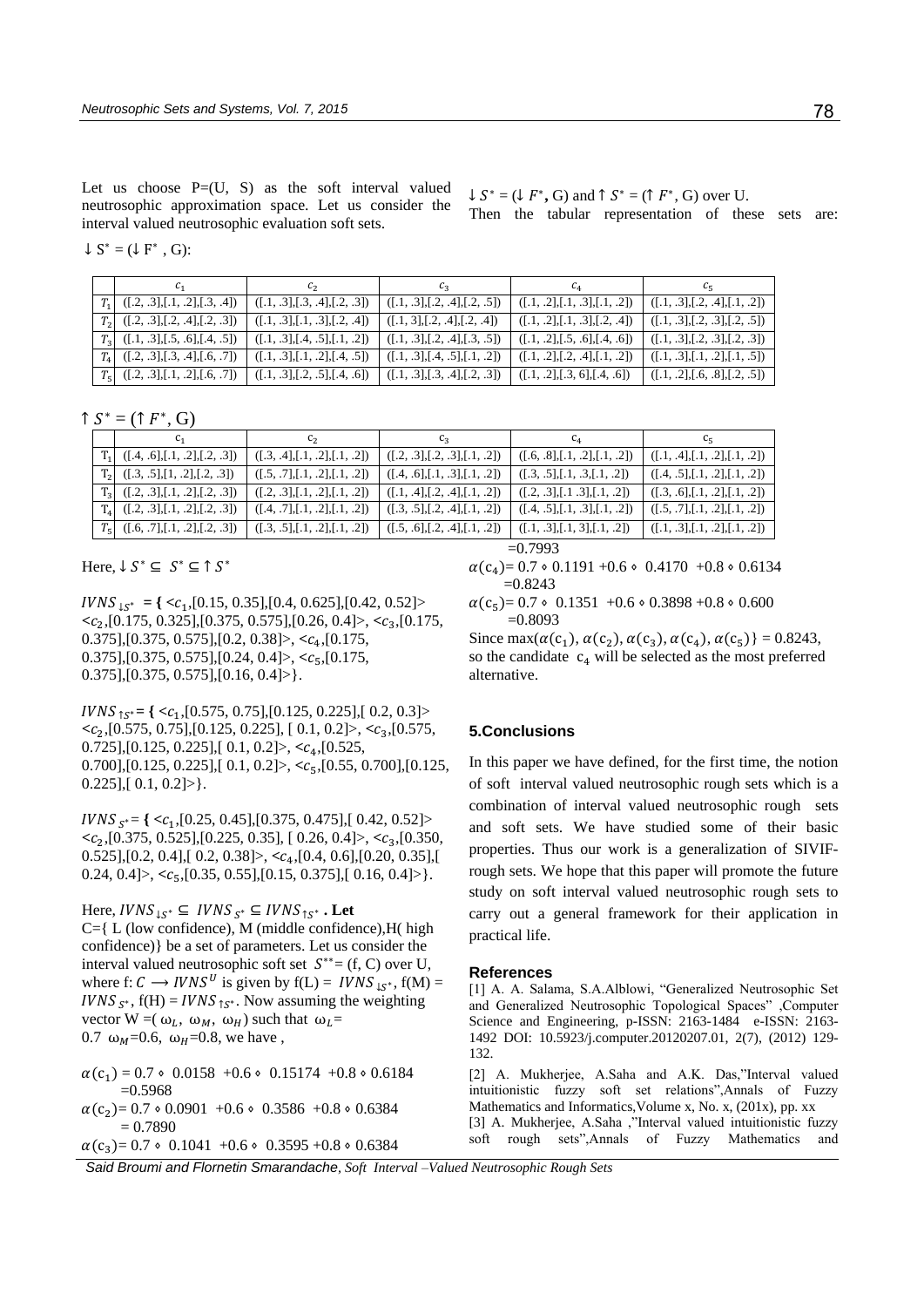Informatics,Volume x, No. x, (201x), pp. xx, [http://www.afmi.or.kr.](http://www.afmi.or.kr/)

[4] A. Saha, A. Mukherjee, Soft interval-valued intuitionistic fuzzy rough sets, Annals of Fuzzy Mathematics and Informatics,Volume x, No. x, (201x), pp. xx, [http://www.afmi.or.kr.](http://www.afmi.or.kr/)

[5] Baesens, B., Setiono, R., Mues, C., Vanthienen, J.: Using neural network rule extraction and decision tables for credit-risk evaluation. Management Science March 49 (2003) 312–329.

[6] B. Sun, Z. Gong, and D. Chen, "Fuzzy rough set theory for the interval-valued fuzzy information systems," Inf. Sci., vol. 178,(2008) 2794-2815.

[7] Cruz-Cano, R., Lee, M.L.T., Leung, M.Y.: Logic minimization and rule extraction for identification of functional sites in molecular sequences. BioData Mining 5 (2012)

[8] D. A. Molodtsov, "Soft Set Theory - First Result", Computers

and Mathematics with Applications, Vol. 37, (1999) 19-31.

[9] D. Dubios and H. Prade, "Rough fuzzy sets and fuzzy rough sets," Int. J. Gen. Syst., vol. 17, (1990191-208.

[10] Deli, I.Interval-valued neutrosophic soft sets and its decision makin[g http://arxiv.org/abs/1402.3130](http://arxiv.org/abs/1402.3130)

[11] Dash, M., Liu, H.: Consistency-based search in feature selection. Artificial Intelligence 151(2003) 155–176.

[12] Du, Y., Hu, Q., Zhu, P., Ma, P.: Rule learning for classification based on neighborhood covering reduction. Information Sciences 181 (2011) 5457–5467.

[13] F. Smarandache, "A Unifying Field in Logics. Neutrosophy:

Neutrosophic Probability, Set and Logic". Rehoboth: American

Research Press,(1999).

[14] F. Feng, Soft rough sets applied to multi criteria group decision making, Ann. Fuzzy Math.Inform. 2 (2011) 69-80.

[15] F. Feng, C. Li, B. Davvaz, and M. I.Ali, soft sets combined with fuzzy sets and rough sets: a tentaive approch, soft computing, Vol.14, No.9,(2010) 899-911

[16] H. Wang, F. Smarandache,, Y.Q. Zhang, R. Sunderraman, "Single valued neutrosophic",sets. Multispace and Multistructure, 4, (2010) 410–413.

[17] H. Wang, F. Smarandache,, Y.Q. Zhang, R. Sunderraman.,"Interval Neutrosophic Sets and Logic: Theory and Applications in Computing", Hexis, Phoenix, AZ, 2005.

[18] Hu, Q., Yu, D., Liu, J., Wu, C.: Neighborhood rough set bas selection. Information Sciences 178, (2008) 3577–3594.

[19] He, Q., Wu, C., Chen, D., Zhao, S.: Fuzzy rough set based attribute reduction for information systems with fuzzy decisions. Knowledge-Based Systems 24 (2011) 689–696.

[20] J. Ye," Single valued netrosophiqc minimum spanning tree and its clustering method" De Gruyter journal of intelligent system , (2013) 1-24.

[21] J. Ye,"Similarity measures between interval neutrosophic sets and their multicriteria decision-making method "Journal of Intelligent & Fuzzy Systems, DOI: 10.3233/IFS-120724 , 2013.

[22] J. Zhang, L. Shu, and S. Liao, intuitionstic fuzzy soft rough set and its application in decision making, Abstract and Applied Analysis, (2014) 1-13, [http://dx.doi.org/10.1155/2014/287314.](http://dx.doi.org/10.1155/2014/287314) 

[23] J.-S. Mi, Y. Leung, H.-Y. Zhao, and T. Feng, "Generalized Fuzzy Rough Sets determined by a triangular norm," Inf. Sci., vol. 178, (2008) 3203-3213.

[24] K.Atanassov. Intuitionistic fuzzy sets.Fuzzy Sets and Systems,20.(1986) 87-96.

[25] K. Georgiev, "A simplification of the Neutrosophic Sets. Neutrosophic Logic and Intuitionistic Fuzzy Sets", 28 Ninth Int. Conf. on IFSs, Sofia, NIFS, Vol. 11, 2,(2005) 28-31.

[26] K. V. Thomas, L. S. Nair, Rough intutionistic fuzzy sets in a lattice, Int. Math. Forum 6(27) ,(2011) 1327– 1335.

[27] L.A.Zadeh. Fuzzy sets. Information and Control, 8.(1965) 338-353.

[28] M. Bhowmik and M. Pal ," Intuitionistic Neutrosophic Set", ISSN 1746-7659, England, UK, Journal of Information and Computing Science,Vol. 4, No. 2, (2009) 142-152.

[29] M. Bhowmik and M. Pal ," Intuitionistic Neutrosophic Set Relations and Some of Its Properties ,ISSN 1746-7659, England, UK, Journal of Information and Computing Science, Vol. 5, No. 3, (2010) 183-192.

[30] Min, F., Zhu, W.: Attribute reduction of data with error ranges and test costs. Information Sciences 211 (2012) 48–67.

[31] Min, F., He, H., Oian, Y., Zhu, W.: Test-cost-sensitive attribute reduction. Information Sciences 181 (2011) 4928–4942.

[32] M. Shabir, M. I. Ali, and T. Shaheen, Another approach to soft rough sets, Knowledge-Based Systems, Vol 40, (2013) 72-80 [33] P.Chi and L.Peide, "An Extended TOPSIS Method for the Multiple Attribute Decision Making Problems Based on Interval Neutrosophic", Neutrosophic Sets and Systems,VOL1 ,(2013) 63-70.

[34] P. Majumdar, S.K. Samant," On similarity and entropy of [neutrosophic sets"](http://iospress.metapress.com/content/8342372573j42764/),Journal of Intelligent and Fuzzy Systems,1064-1246(Print)-1875

8967(Online),(2013),DOI:10.3233/IFS-130810, IOSPress.

[35] P. K. Maji, A. R. Roy and R. Biswas, "Fuzzy soft sets" ,Journal of Fuzzy Mathematics. 9 (3), (2001) 589-602.

[36] P. K. Maji, R. Biswas, A. R. Roy, "Intuitionistic fuzzy soft sets", The journal of fuzzy mathematics 9(3), (2001) 677-692.

[37] P. K. Maji," Neutrosophic Soft Set", Annals of Fuzzy Mathematics and Informatics,Vol 5, No. 1,ISSN: 2093-9310 , ISSN: 2287-623.

[38] S. Broumi, and F.Smarandache, Several Similarity Measures of Neutrosophic Sets" ,Neutrosophic Sets and Systems,VOL1 ,(2013) 54-62.

[39] S. Broumi, F. Smarandache , "Correlation Coefficient of Interval Neutrosophic set", Periodical of Applied Mechanics and Materials, Vol. 436, 2013, with the title Engineering Decisions and Scientific Research in Aerospace, Robotics, Biomechanics, Mechanical Engineering and Manufacturing; Proceedings of the International Conference ICMERA, Bucharest, October 2013.

[40] S. Broumi, F. Smarandache ," New operations on interval neutrosophic set",2013 ,accepted

 [41] S. Broumi and F. Smarandache, "Intuitionistic Neutrosophic Soft Set", Journal of Information and Computing Science, England, UK ,ISSN 1746-7659,Vol. 8, No. 2, (2013) 130-140.